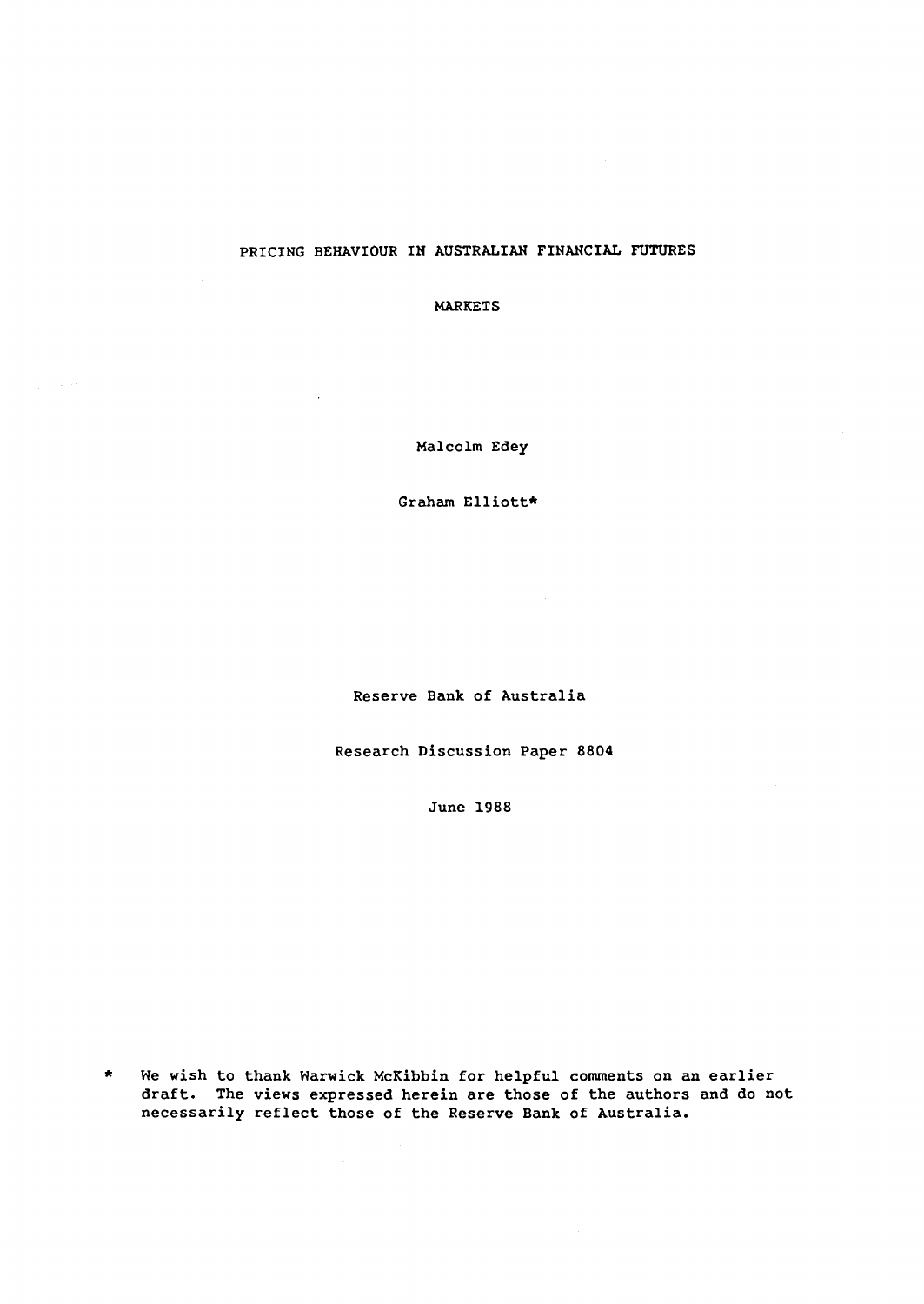#### ABSTRACT

This paper identifies two major sets of issues which have been raised *in* the study of financial futures markets outside Australia. The first concerns the hypothesis of market efficiency, which asserts that futures prices fully reflect available information about subsequent prices in the physical markets. Secondly, there is the question of whether or not futures trading has a detectable influence on the short-term variability of spot prices. A weekly data set, covering each of the three main SFE contracts over the period from December 1984 to February 1988, is used to investigate the two sets of hypotheses. Statistical results generally support the efficiency hypothesis, the one clear exception being the case of the pre-crash sample for the SPI contract; a significant average discount was found in this case, indicating that the futures market may have anticipated the subsequent crash.

In investigating potential causal links from futures markets to physical markets, two main findings are obtained. First, no link is detected from futures trading volumes to spot price volatility; and secondly, the data suggest that futures price movements have tended to lead spot price movements during the sample period by between one and two weeks. It is argued that this result is consistent with conventional theory, which suggests that prices will react to new information most quickly in those markets where transactions costs are lowest.

*i*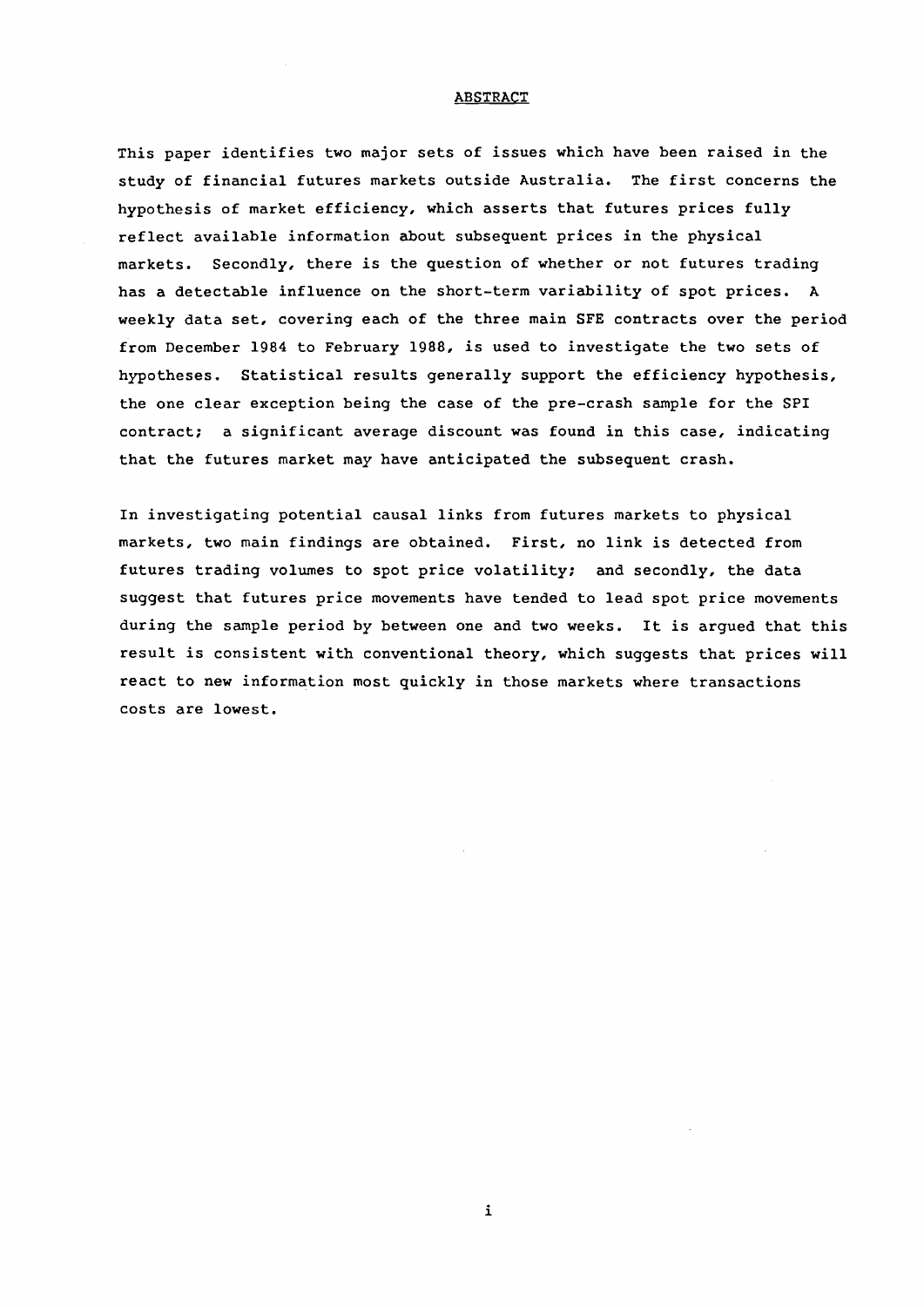## TABLE OF CONTENTS

| Abstract |  |
|----------|--|
|----------|--|

|    |        | Table of Contents                            |              |
|----|--------|----------------------------------------------|--------------|
| 1. |        | Introduction                                 | $\mathbf{1}$ |
| 2. |        | Review of Theories of Futures Markets        | $\mathbf{1}$ |
|    |        | 2.1 Economic Functions of Futures Markets    |              |
|    |        | 2.2 Effect of Futures on Volatility          |              |
| з. |        | Australian Futures Markets                   | 5            |
|    |        | 4. Review of Empirical Evidence              | 9            |
|    |        | 4.1 Efficiency                               |              |
|    |        | 4.2 Volatility                               |              |
| 5. |        | Specification of Empirical Tests             | 11           |
|    |        | 5.1 Market Efficiency                        |              |
|    |        | 5.2 Price Volatility                         |              |
| 6. |        | Empirical Results                            | 16           |
|    |        | 6.1 Some Descriptive Statistics              |              |
|    |        | 6.2 Efficiency                               |              |
|    |        | 6.3 Price Volatility                         |              |
|    |        | 7. Conclusions                               | 20           |
|    | Tables |                                              | 22           |
|    |        | Appendix: Outline of Contract Specifications | 31           |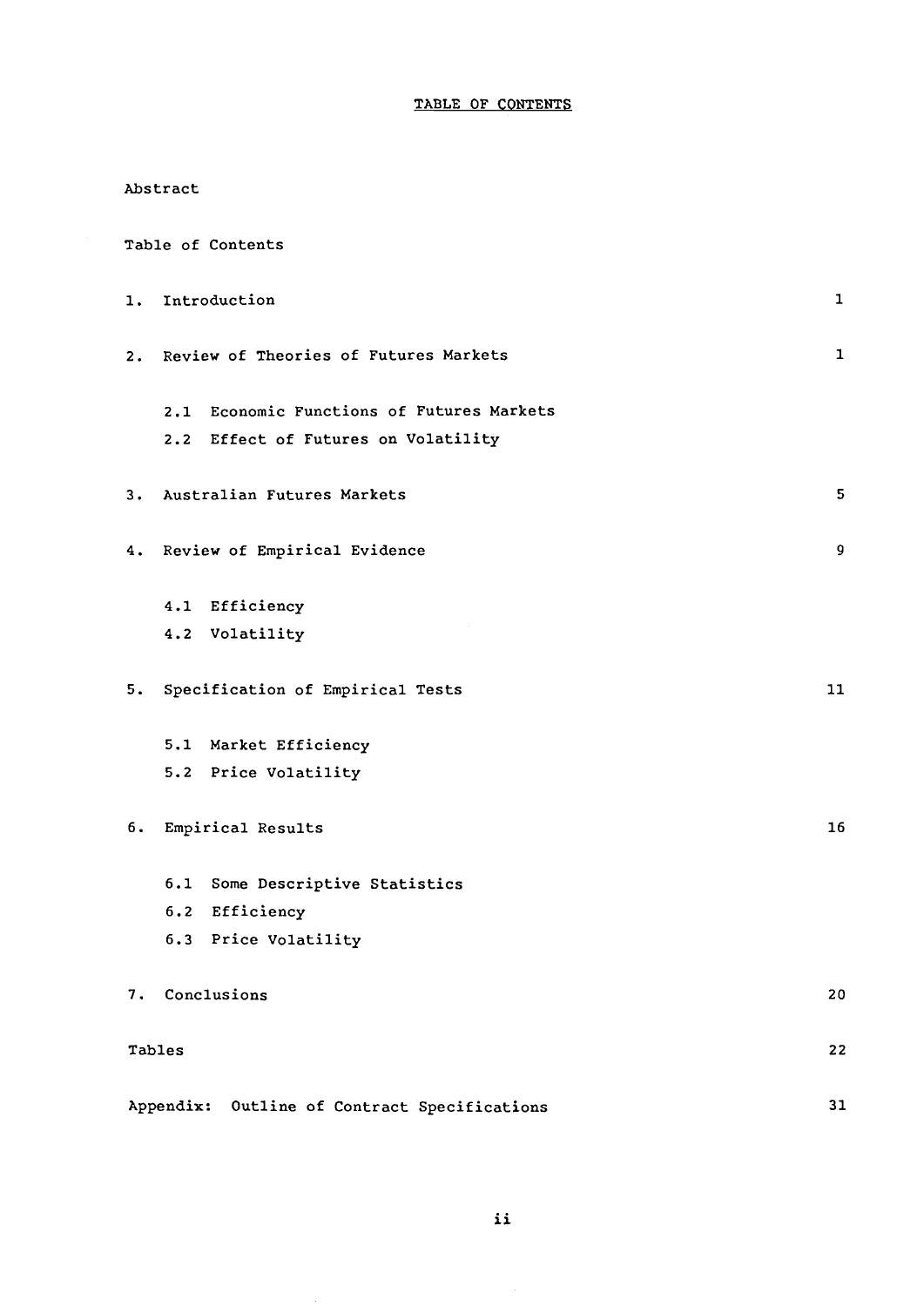#### PRICING BEHAVIOUR IN AUSTRALIAN FINANCIAL FUTURES MARKETS

Malcolm Edey Graham Elliott

#### 1. Introduction

The rapid growth of trading in financial futures markets has raised important questions about the effect of futures trading on prices in the associated spot markets. One view is that futures markets tend to improve efficiency and price stability in the spot markets by making those markets more liquid. This occurs because the distinctive features of futures markets, namely their highly standardised contracts and the fact that they are relatively unregulated, generally enable them to operate with very low transactions costs. On the other hand, it has been suggested that these very features of low cost and lack of regulation may actually exacerbate spot price volatility by encouraging excessive speculative activity. Concerns of this kind have recently been highlighted by the October sharemarket crash, when it was noted that sharp falls in the price of share index futures preceded major price movements on the New York Stock Exchange. This paper aims to review the theory and evidence on the role and performance of financial futures markets, and to present comparable evidence on recent performance of the Australian markets. Three futures contracts are specifically studied: these are the share price index contract and the 90-day and 10-year interest rate contracts, which together have accounted for the bulk of trading on the Sydney Futures Exchange during the last four years.

To provide a broad perspective on the issues, section 2 of the paper begins by briefly reviewing theories on the economic role of futures markets and the possible consequences of futures trading. This is followed in Sections 3 and 4 by a preliminary discussion of data on the recent behaviour of futures markets in Australia, and a review of relevant empirical work, undertaken mainly in the U.S. The remainder of the paper, in sections 5 and 6, sets out a framework for empirical testing with the Australian data, and presents the results.

## 2. Review of Theories of Futures Markets 2.1 Economic Functions of Futures Markets

There are two main theoretical approaches to explaining the economic function of futures markets - the cost of storage theory, and the risk allocation theory. The cost of storage theory is usually traced back to Working (1949)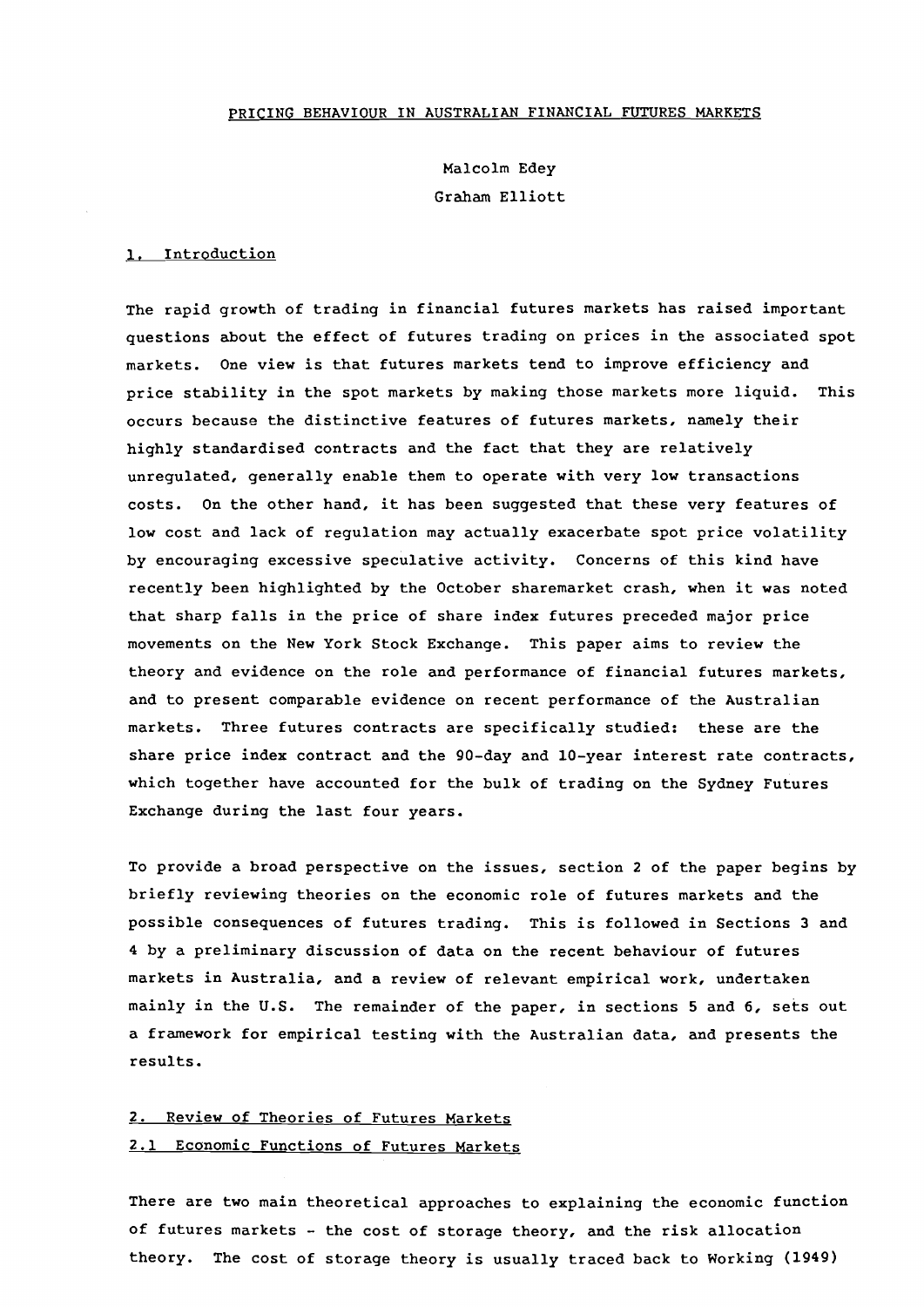and Telser (1958), and was originally developed with specific reference to commodity futures. The theory views the futures premium (difference between futures and spot prices) as a risk free return paid to holders of a commodity. For existing stocks to be willingly held, this premium must be equal to the implicit net cost of holding that commodity. Net cost in this context means the sum of interest opportunity and storage costs, less the value of the service yielded by the commodity when held as inventory. This condition is required to ensure that the riskless activity of holding an additional unit of the commodity, for delivery at the futures price, earns a zero profit. In applications of the Working model, it is generally assumed that storage costs and inventory service yields are dependent on the quantities of stocks held. Thus the futures premium is uniquely determined by the supply of stocks and the risk free interest rate.

An important feature of the cost of storage theory is its recognition that futures markets are redundant when short selling of the physical commodities is possible and transactions costs are negligible. For example, a sold futures position could be replicated by selling short in the spot market, investing the proceeds at interest, and buying back at the future date. Since short selling is generally not possible in commodity markets, or is expensive, it has been argued that futures markets perform the economically useful role of facilitating optimal allocation of inventories by permitting short selling at low cost. In particular, Williams (1987) suggests that some producers will generally wish to be short in futures during the production process because in doing so, they are "borrowing" inventories which have a positive convenience yield as an adjunct to production.

The second main theoretical approach views futures contracts as being primarily instruments of risk management. This view generally interprets futures prices as representing expectations of future spot prices, possibly including some premium for risk. Keynes is often regarded as having anticipated the theory in his hypothesis that commodity futures should generally be at a discount to spot prices, in order to compensate speculators for the risk involved in providing price insurance to producers. This is the so-called "backwardation" hypothesis. Once again, however, the essential redundancy of futures markets must be noted. Futures offer an independent risk management service only to the extent that transactions costs or short selling constraints prevent the underlying assets or commodities from being used for the same purpose.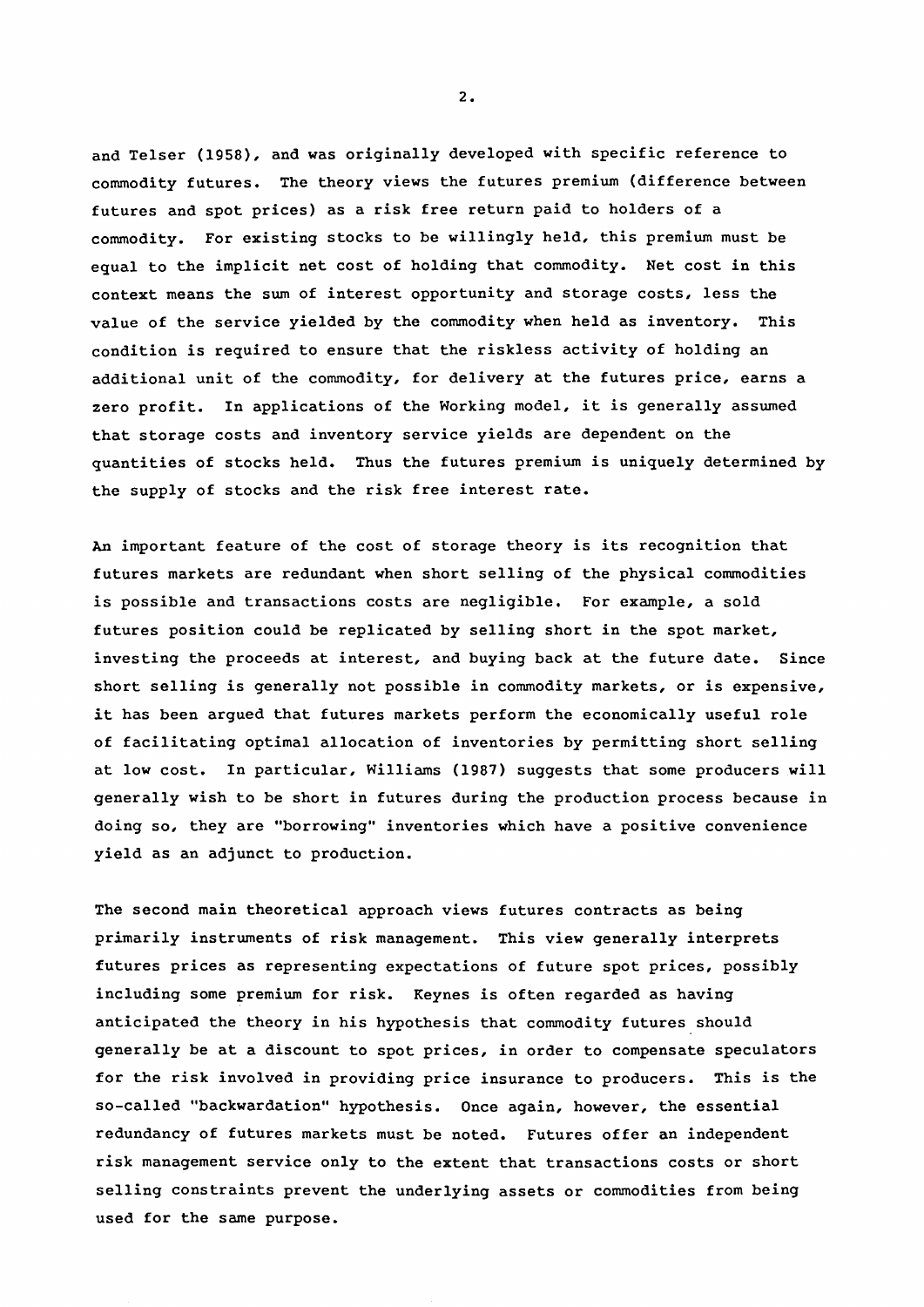The two theories of futures markets should probably be seen as complementary: one describes the difference between spot and futures prices on the basis of inter-market arbitrage, while the other describes the influence of expectations and risk on the level of those prices. In practice, the relative applicability of the two theories probably depends on the cost of inter-market arbitrage. When spot transactions costs are high and short selling constraints are present, the arbitrage relationship implied in the storage costs theory will tend to break down. In this case, futures prices might be expected to be determined primarily by expectations, so that these markets would play an enhanced role in reflecting the effects of new information in prices. With low or negligible transactions costs in the physical markets, futures would tend to have much less of an independent role. Interest rate and currency futures probably fall much closer to this extreme than do commodity or share index futures.

#### 2,2 Effect of futures on volatility

A number of theoretical arguments have been put forward to justify a link between futures trading and price volatility. In the first place, there is the frequently expressed view that speculation in general can destabilise prices. Such a position has been argued in detail in classic texts such as J.S. Mill's Principles and Keynes' General Theory, as well as by numerous other authors. The idea of destabilising speculation has, however, proved difficult to reconcile in theory with individually rational behaviour by investors. Recent attempts to provide formal examples of rational but destabilising speculation by Hart (1977) and Hart and Kreps (1987) for example, give the impression of being rather contrived. The opposing case, that rational speculation is always stabilising, was forcefully made by Friedman (1953):

"People who argue that speculation is generally destabilising seldom realise that this is largely equivalent to saying that speculators lose money, since speculation can be destabilising in general only if speculators on average sell when the [price] is low ... and buy when it is high."

Friedman's position appears common sense to many, but has been challenged empirically by a body of recent literature on the claimed "excessive volatility" of asset prices, sparked initially by Shiller (1981, 1984).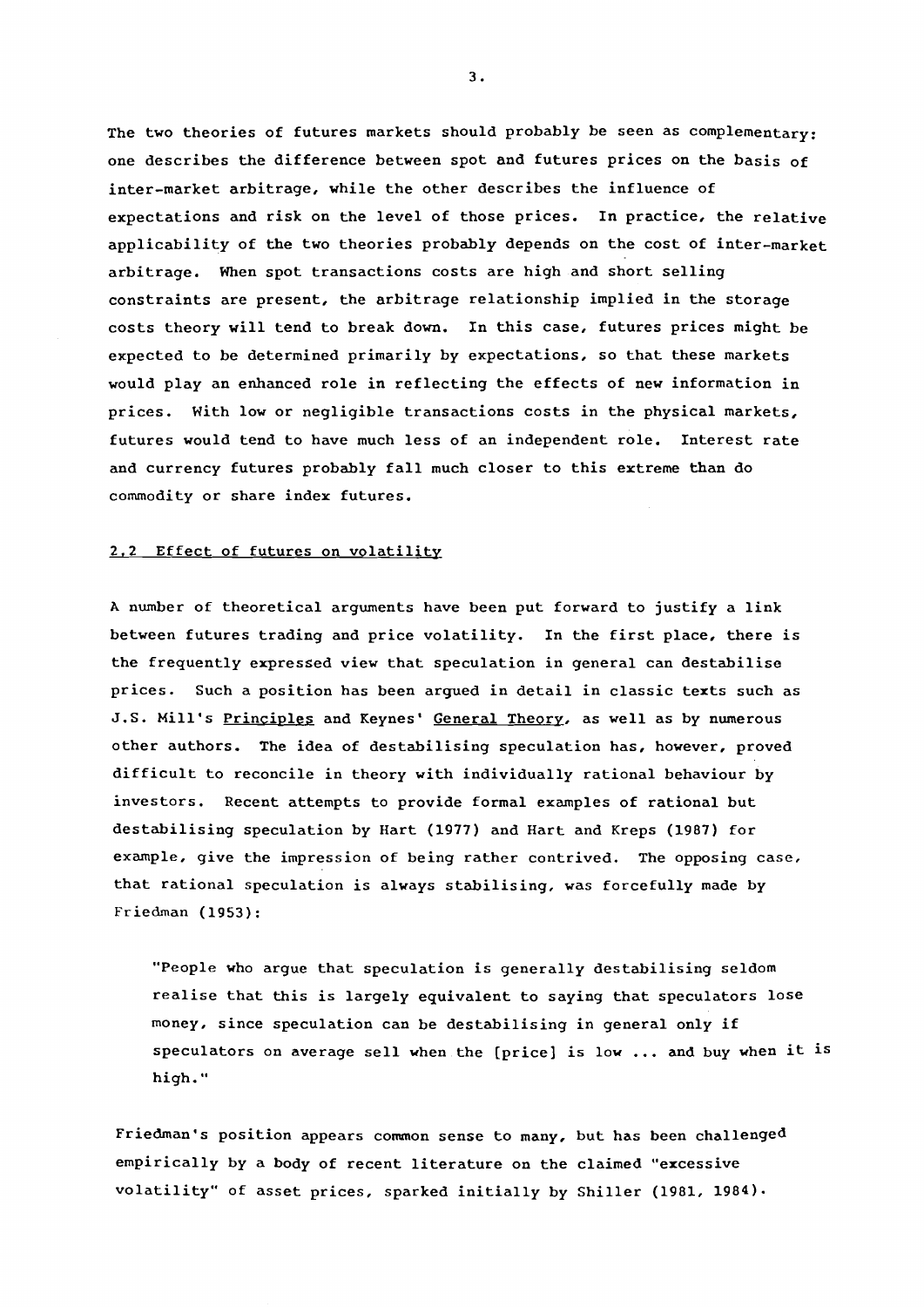Shiller argued that medium-term speculative swings have made asset prices in the United States many times more volatile than could be justified by fundamentals alone. The issue remains a controversial one, and one which cannot be fully examined here.

The relevance of this debate for futures markets is that futures are among the markets which come closest to the textbook ideal of costless unconstrained trading. It is here therefore that proponents of both extreme views on the stability of speculative trading expect to see their views most clearly illustrated. Thus, Tobin (1976) proposed a tax on speculative transactions as a means of stabilising international financial markets, arguing that low transactions costs are harmful to price stability. Miller (1986) on the other hand sees futures markets as enhancing spot market efficiency by bypassing inefficient taxes and regulations. Ultimately, the relative merits of these views can only be judged on an empirical basis.

A second line of argument, in papers by Newbery (1987) and Weller and Yano (1987) addresses the issue of price stability in a general equilibrium framework. These papers suggest that even in fully efficient markets, futures trading can influence the volatility of spot prices by influencing the volatility of private wealth distribution (Weller and Yano) or by influencing the supply behaviour of risk averse producers (Newbery). This influence can be in either direction, depending on the parameters of the models. These ideas are relatively new and likely to be developed further, but their empirical relevance is perhaps limited by the fact that futures contracts are generally traded only at short maturities. It seems particularly unlikely that the channel by which futures influence the volatility of spot prices, should be via effects on production as suggested by Newbery.

As a final point, it should be noted that changes in price volatility have no necessary implications for welfare, although some such implications often seem to be assumed. On the contrary, it has been shown that improved informational efficiency may sometimes be associated with greater price volatility. Green (1986) for example has shown in a simple theoretical model that a removal of short selling constraints will generally increase the information content of prices, and that this may increase price volatility. There is no obvious reason to consider such an outcome undesirable.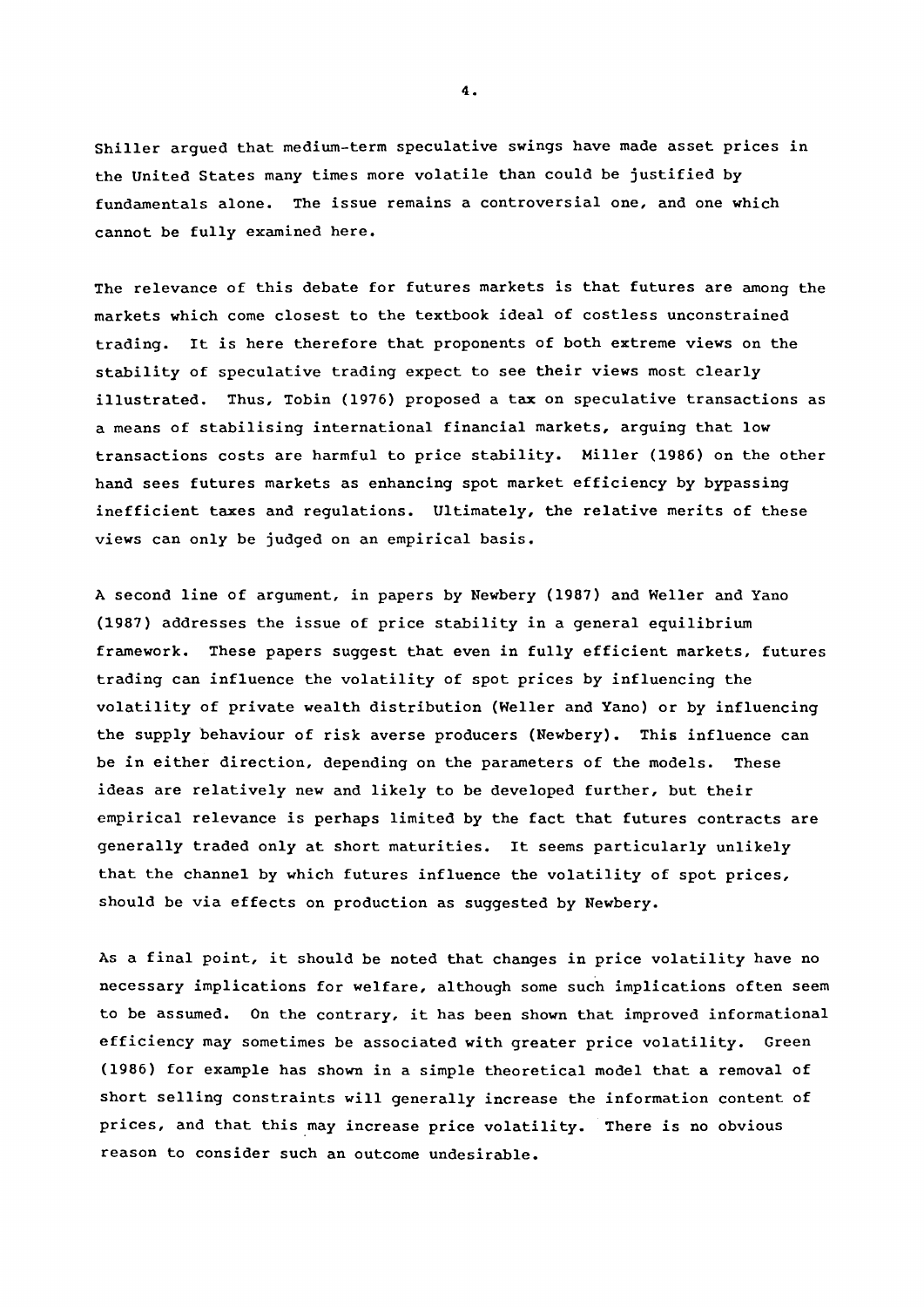## 3. Australian Futures Markets

Organised futures trading began in Australia with the opening of the Sydney Greasy Wool Futures Exchange (now the Sydney Futures Exchange, or SFE) in May 1960. After a relatively slow start, futures trading has grown rapidly, both in terms of turnover, and in the variety of contracts available for trade. The dramatic nature of this growth is illustrated in Table 1 on page 22, which shows total annual trading volumes for the main contracts.

As the table indicates, growth in futures trading has been particularly strong in the period since 1983, and the introduction of financial futures contracts has been largely responsible for this. The first financial futures contract, in 90 day bank bills, was introduced in October 1979; it was followed by contracts in the share price index (SPI) in February 1983, and in 10 year bonds (December 1984).<sup>1</sup> These financial contracts have now largely replaced the older commodity futures as the main focus of trading, together accounting for over 90 per cent of the value of turnover by 1987. To some extent, this reflects overseas trends. In the United States, for example, the financial contracts have certainly been the main area of growth in futures trading; but there has been no corresponding decline in commodity futures. One reason for the relative demise of commodity futures in Australia may lie in the growing internationalisation of these markets. Most commodity contracts are now traded on the major exchanges in the U.S. which, being more liquid, are likely to be more attractive than the non-U.S. exchanges; this may underlie a tendency for the non-U.S. exchanges to specialise in local products, particularly local financial products, in which they may have a comparative advantage.

The close relationship between spot and futures prices in Australia is illustrated in figures 1, 2 and 3, showing weekly price observations on the three major contracts since December 1984. Broadly speaking, this close relationship is what the theory of storage would lead us to expect: when adjusted for net holding costs (which are probably small), the difference between futures and spot prices for an asset should be limited by the cost of spot-futures arbitrage. Consistent with this theory, the proportionate

<sup>1.</sup> A two year bond contract was also introduced (in 1982) but was not a success. More recently, a three year contract was introduced in April 1988, and has been quite heavily traded during its first few weeks of being available.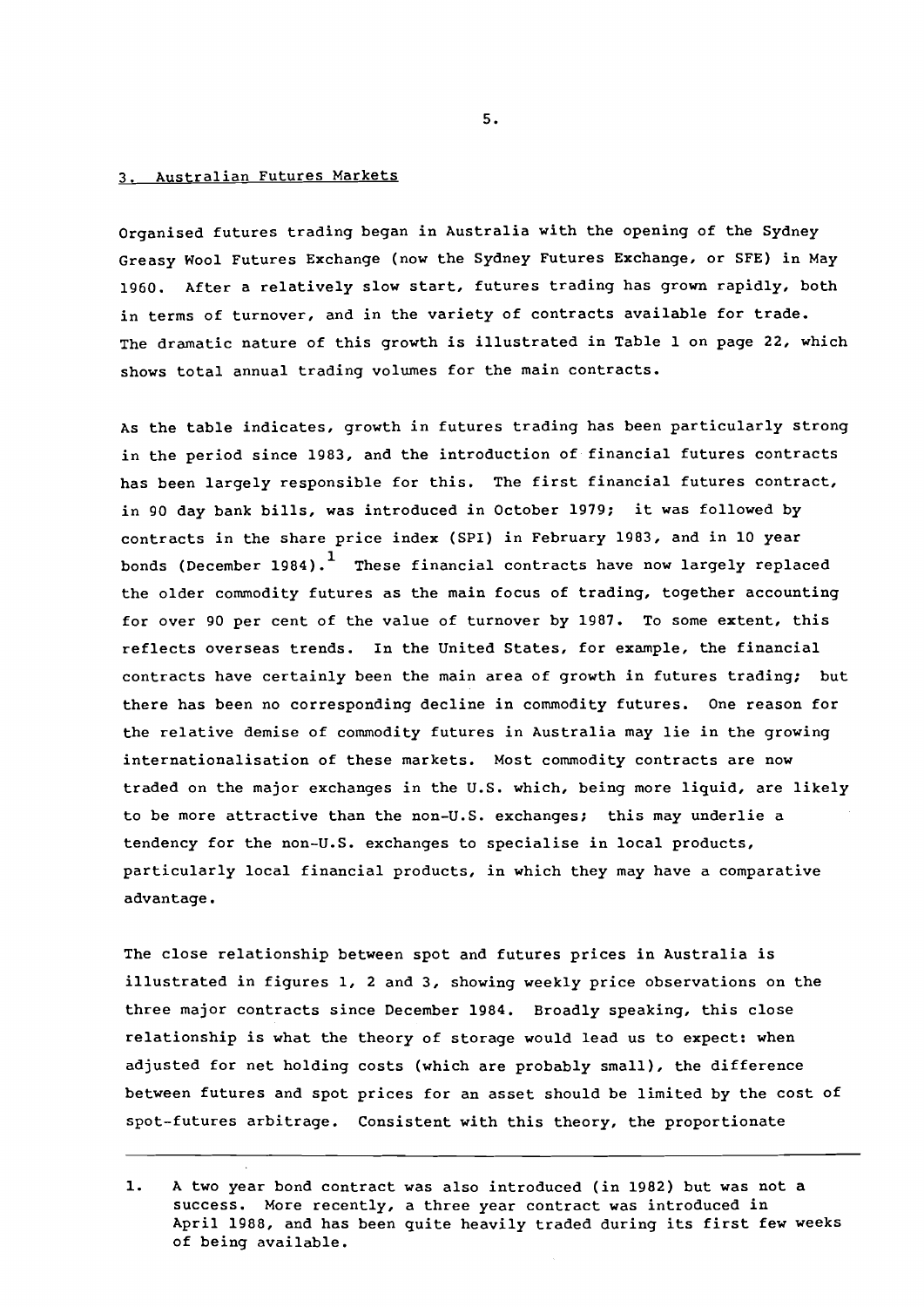## FUTURES PRICE VS SPOT PRICE

90 DAY BANK ACCEPTED BILLS futures price ····· - spot price



ALL ORDINARIES SHARE PRICE INDEX futures price ---- - spot price







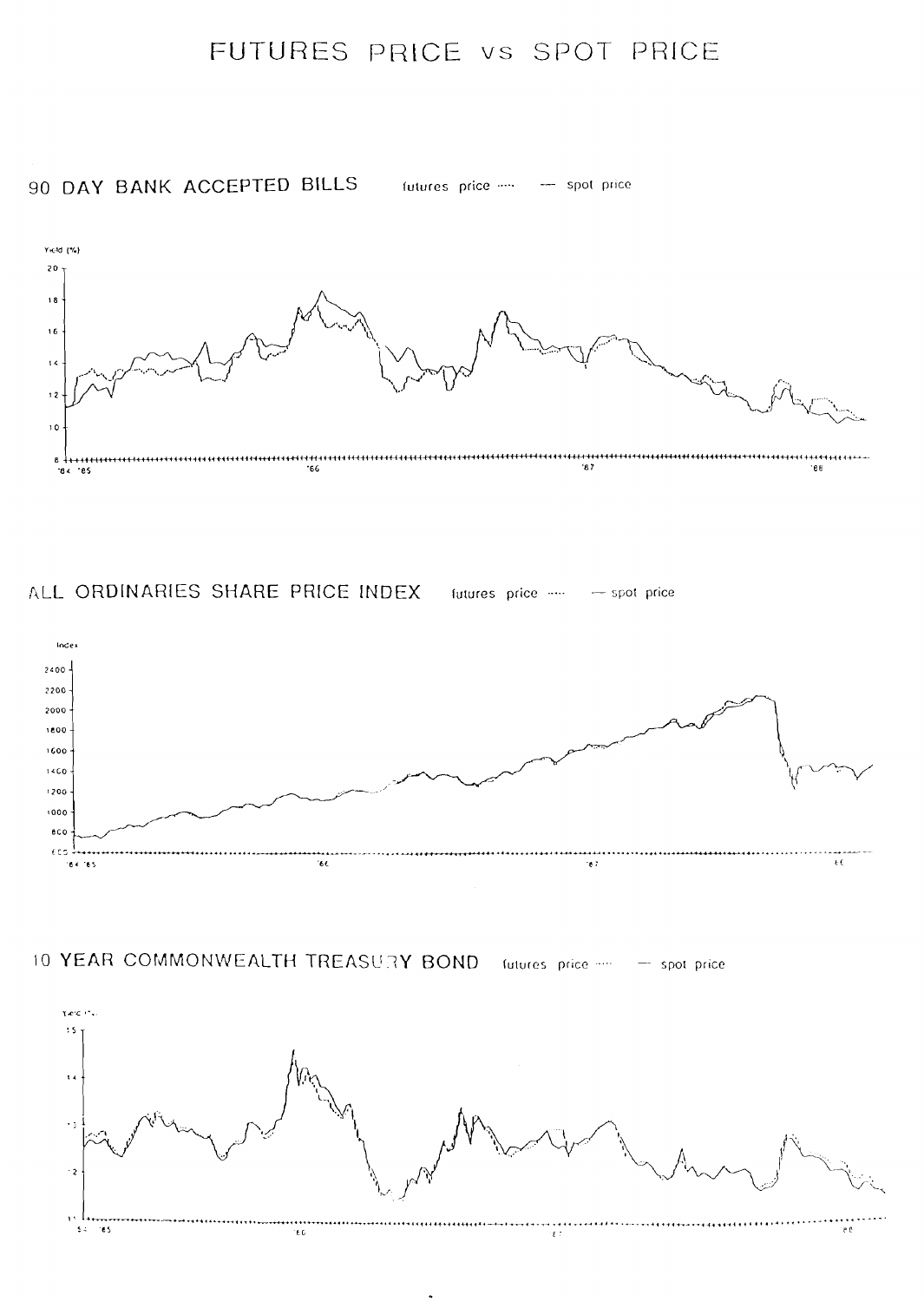premium on SPI futures is generally larger and more variable than in the case of the bond contract. The 90-day bill market is less readily comparable to the other two at this level, because the cost of holding is related mainly to interest rate movements between the trading date and contract maturity date, which may at times be relatively large. Details of the three contracts are set out in the Appendix.

Based on casual inspection of the graphs, the predictive content of the futures prices in general does not appear to be large. A weak case can perhaps be made that the 10 year bond futures market anticipated the decline in bond yields which occurred in the early part of 1986 (though not the subsequent reversal of this trend). Generally, however, the two sets of prices move in parallel. An interesting exception concerns the period around the October share market crash. The premium on December SPI futures began to fall some three weeks prior to the crash, and was actually negative (a hitherto rare occurrence) for several days before hand. Immediately after the crash, the premium remained negative for some weeks, thus predicting further share price falls which subsequently occurred. Of course, this observation can be given more than one interpretation. Whether the futures market contributed causally to share price movements, or was merely forecasting them, is not easily determined from these data alone. However, if it is accepted that the initial impetus for lower share prices came from overseas, this would suggest that the main role of the futures markets lay in predicting, rather than instigating, the major share price movements, at least initially.

Figures 3 to 6 show the weekly trading volumes in the major futures contracts over the same sample period. Apart from their strong upward trend, the volume figures show little systematic behaviour in the pre-crash period, and appear to bear no obvious relation either to the level of prices, or to their volatility. In particular, there does not appear to have been any noticeable increase in the short-term variability of prices over the period while trading volumes were increasing.

In the week of the crash, volumes reached a high peak, due mainly to widespread closing out of positions in reaction to the drop in share prices. Subsequently, average trading volumes declined in all three markets, and have remained relatively low ever since. The decline has been particularly severe in SPI contracts, with the value of daily turnover so far in 1988 down to around 10 per cent of pre-crash levels. No doubt, many investors have become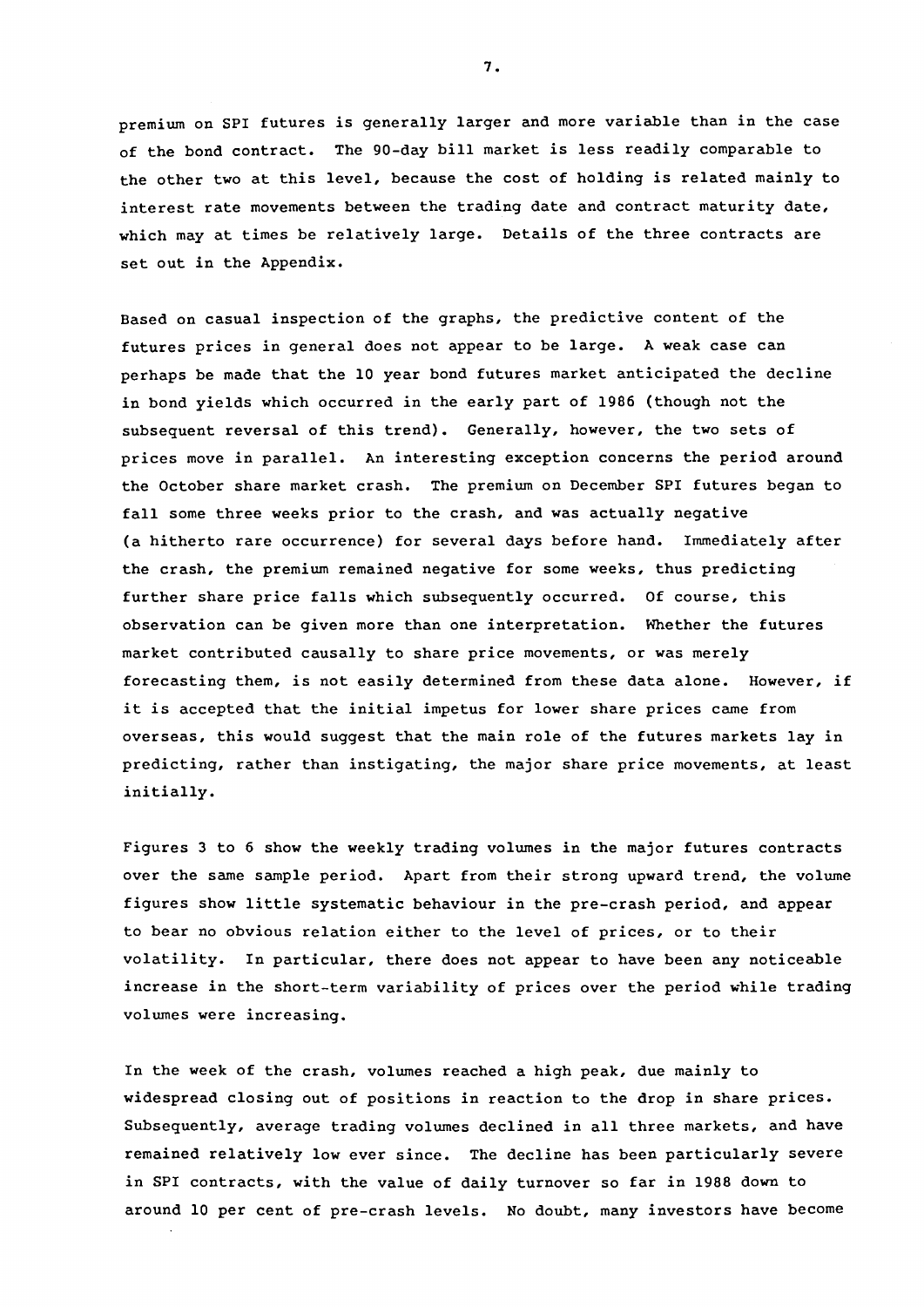# VOLUME vs SPOT PRICE



ALL ORDINARIES SHARE PRICE INDEX (LHS) spot price -o- - volume (RHS)



10 YEAR COMMONWEALTH TREASURY BOND (LHS) spot price  $\sim$  - volume (RHS)

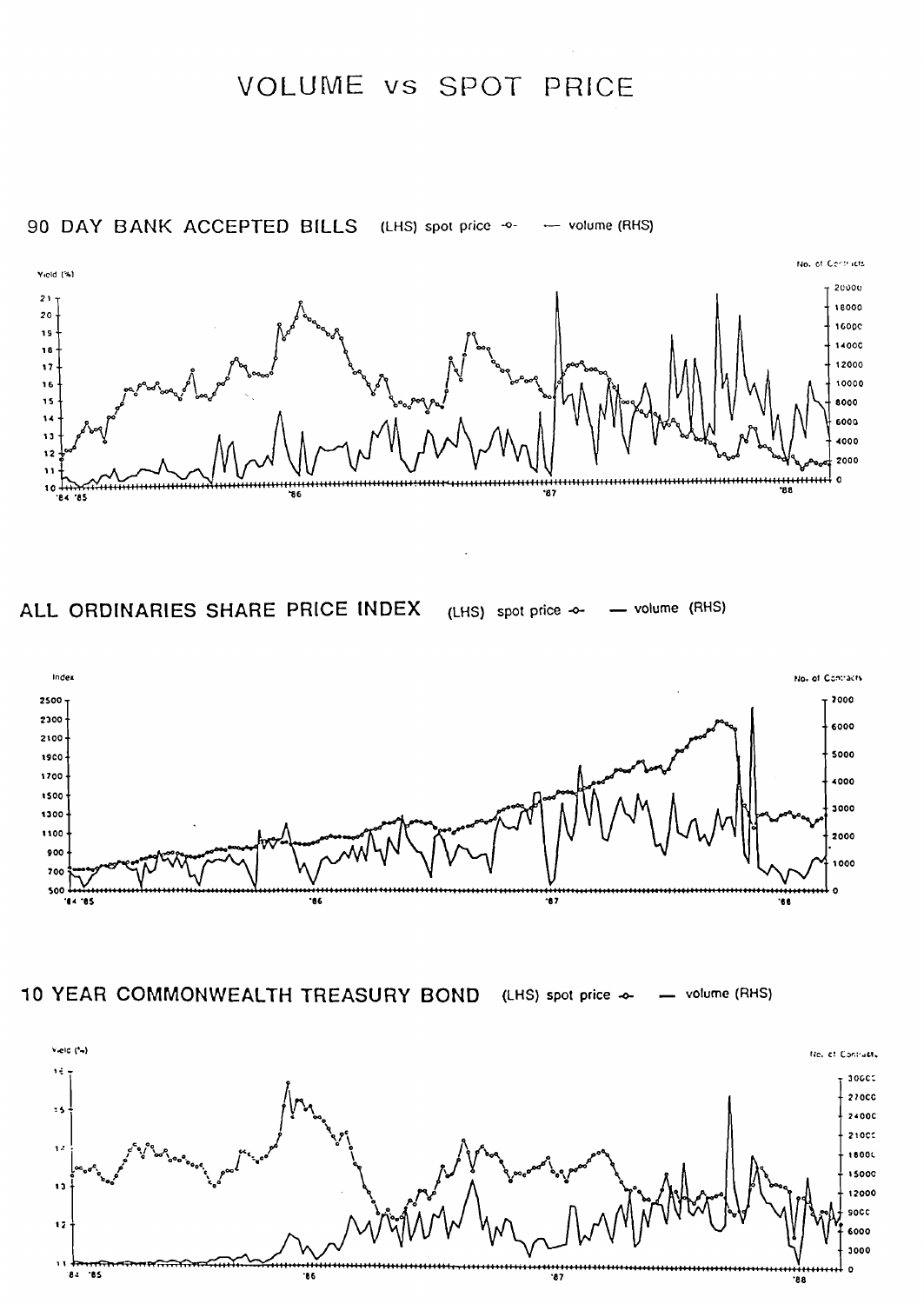more cautious in view of the large losses incurred in October, particularly with respect to SPI futures. Turnover on the Sydney stock exchange *is* also reported to be considerably reduced. These observations suggest a model in which price volatility *is* mostly fairly constant, but may influence turnover in exceptional periods. There seems no clear evidence of a causal link in the other direction, from volume to volatility, but this proposition will be tested more rigorously in the work reported in section 6.

#### 4. Review of Empirical Evidence

Empirical evidence on the relationship between financial futures and spot markets has focussed on two main questions: first, are the futures markets efficient in the sense of fully reflecting information about expected future spot prices; and secondly, does futures trading tend to stabilise or to destabilise spot prices.

#### 4.1 Efficiency

On the question of efficiency, interest rate futures markets in the United States have been tested fairly extensively for evidence of arbitrage profits or pricing biases, based on deviations between actual futures prices and the expected spot prices implied in the term structure. These are really tests of the joint efficiency of spot and futures markets. Results have been somewhat ambiguous, with studies on ten year bond futures (for example, Kolb, Gay and Jordan (1982) and Resnick and Henniger (1983)) generally offering no evidence against the efficient markets hypothesis, while comparable studies on ninety-day futures (Rendleman and Carabini (1979), Elton, Gruber and Rentaler (1984)) have found departures from jointly efficient pricing. These departures are however, claimed to be small compared with spot transaction costs.

As might be expected, much larger departures from joint efficiency have been found with respect to the share market, where transactions costs are higher. Cornell and French (1983) for example found the premium on Chicago share index futures could not be explained by an efficient arbitrage model, and a similar finding for Sydney SPI futures *is* reported by Bowers and Twite (1985). These results are consistent with the fact that arbitrage between spot and futures *is* much more costly in share indices than in interest rate contracts, reflecting the cost of assembling and trading a portfolio which *is* reasonably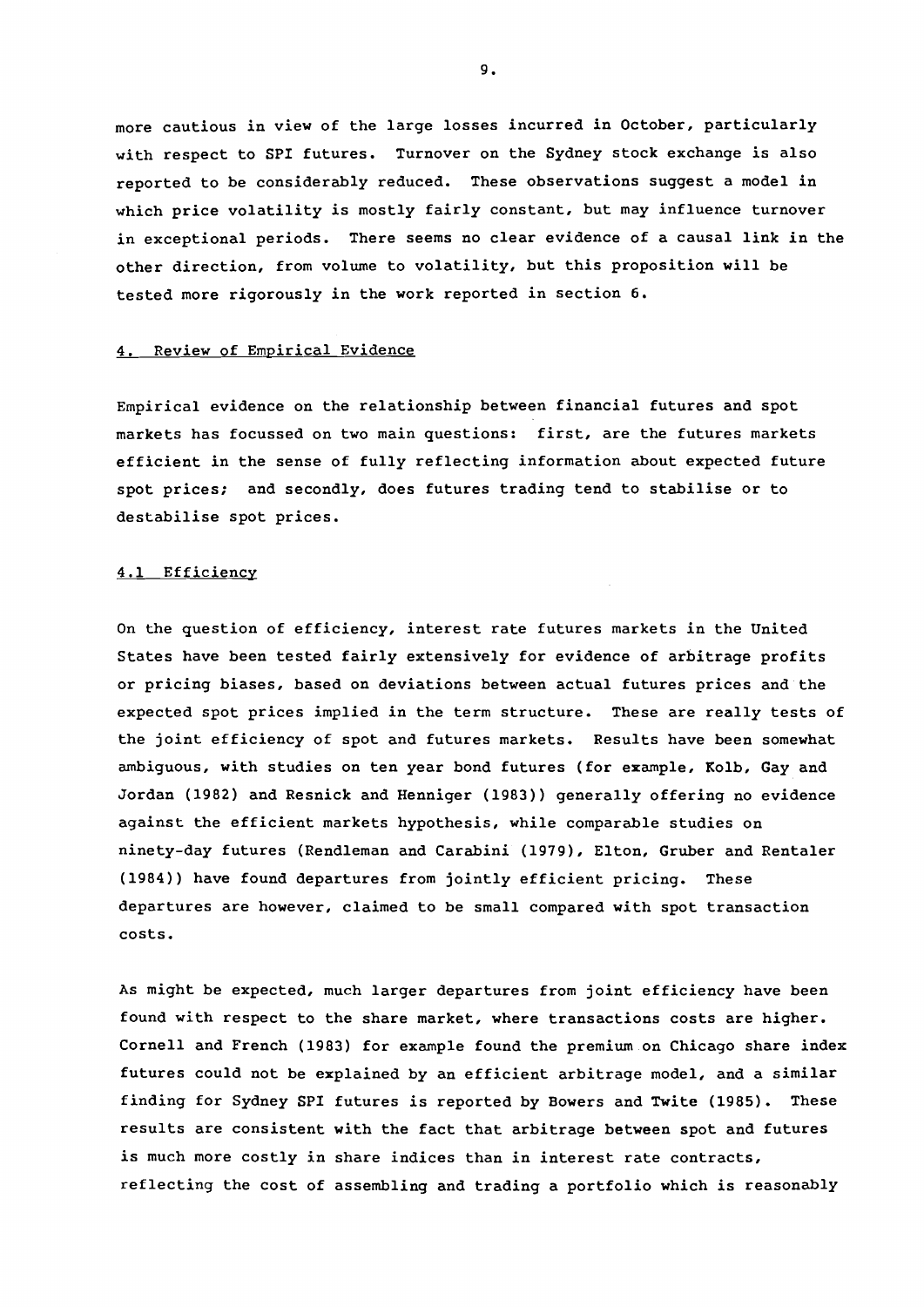representative of the index. It should be noted however that the interpretation of these findings is not clear cut: a rejection of joint efficiency of the spot and futures markets, still leaves open the question as to where any inefficiency is located.

The main empirical evidence on the Australian interest rate futures markets is in papers by Sharpe (1984), Kearney, MacDonald and Hillier (1987) and Juttner, Tuckwell and Luedecke (1985). These studies use monthly data to perform standard tests for biases in bank bill futures prices as predictors of future spot prices. All three studies offer support for the hypothesis of no bias, implying at least a weak form of efficiency, although in some cases stronger forms of efficiency are rejected. A major criticism of these studies however is their use of data sets containing a high proportion of quoted prices at which no trades were actually made. This is a consequence of using monthly data points on contracts maturing three months ahead, when in practice only end-quarter maturing contracts have significant trading volumes. These data problems must cast doubt on the robustness of the reported results.

#### 4.2 Volatility

The second main empirical question on futures markets concerns the stabilising or destabilising consequences of futures trading. Here the usual approach has been to test for significant changes in the variability of spot prices after the commencement of trading in a new futures contract, or to investigate correlations between spot price volatility and activity on futures markets. Early work on commodity futures showed, if anything, that futures trading tended to reduce variability of spot prices; much of this work is summarised by Power (1970). More recently, similar work has been carried out in financial futures markets (see for example Froewiss (1978), Simpson and Ireland (1982, 1985) and Rutledge (1986)); little or no relationship between futures trading and volatility has been detected, even with data sampled as frequently as daily. On a related issue, Kawaller, Koch and Koch (1987) investigated the lead-lag relationship between Chicago share index futures prices and the underlying index values. Their results suggested that the futures market slightly leads the spot on intra-day price movements. There appears to be no comparable Australian evidence on this point.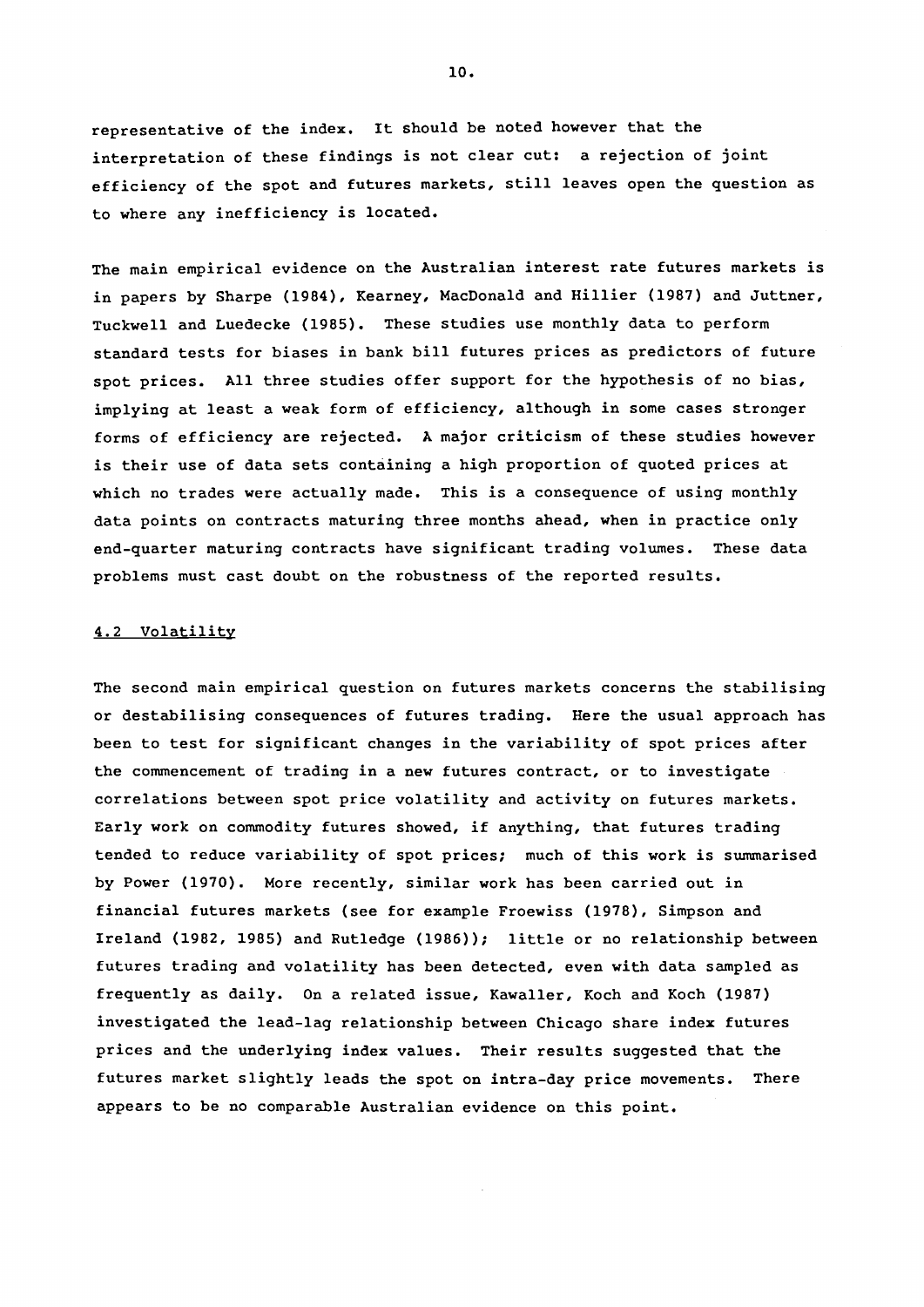#### 5. Specification of Empirical Tests

The limited aims of the empirical work reviewed above must be stressed. These papers make no attempt to relate the behaviour of spot and futures prices to market fundamentals, but rather look at specific issues of efficiency and price variability. In what follows, an empirical framework is specified with these same aims in mind.

#### 5.1 Market Efficiency

As is well known, tests of market efficiency must be specified as joint tests of a hypothesis concerning expectations formation, and a hypothesis concerning market attitudes toward risk. Although in some recent work on forward exchange markets (eg. Domowitz and Hakkio (1985), Giovannini and Jorian (1987), Attanasio and Edey (1986)) various forms of risk aversion are allowed for, the more usual (and simpler) approach is to assume risk neutrality. Bilson (1981) has dubbed the joint hypothesis of risk neutrality and rational expectations the "speculative efficiency" hypothesis. The hypothesis asserts that the forward or futures price is an optimal unbiased predictor of the spot price for the contract maturity date.<sup>2</sup> This is written as:

 $f_{+}^{T} = E_{+}(s_{T})$ (1)

where  $\boldsymbol{\mathrm{f}}_t^\mathrm{T}$  is the futures price at time t on a contract maturing at T

 $s_t$  is the spot price at time t

 $E_t$  represents expectations conditional on information available at t. It is usual for the prices to be measured in logs.

The form of the test used in this paper is dictated by the timing of maturities for the contracts that are normally traded. In the forward exchange markets, the convention is that contracts always mature a fixed period after the transaction date, eg. a one month forward rate is always for

<sup>2.</sup> The terms "forward" and "futures" are used interchangeably here. Strictly speaking the two types of contract may have slightly different theoretical prices due to the effect of the deposit and margin system on the profitability of a futures contract.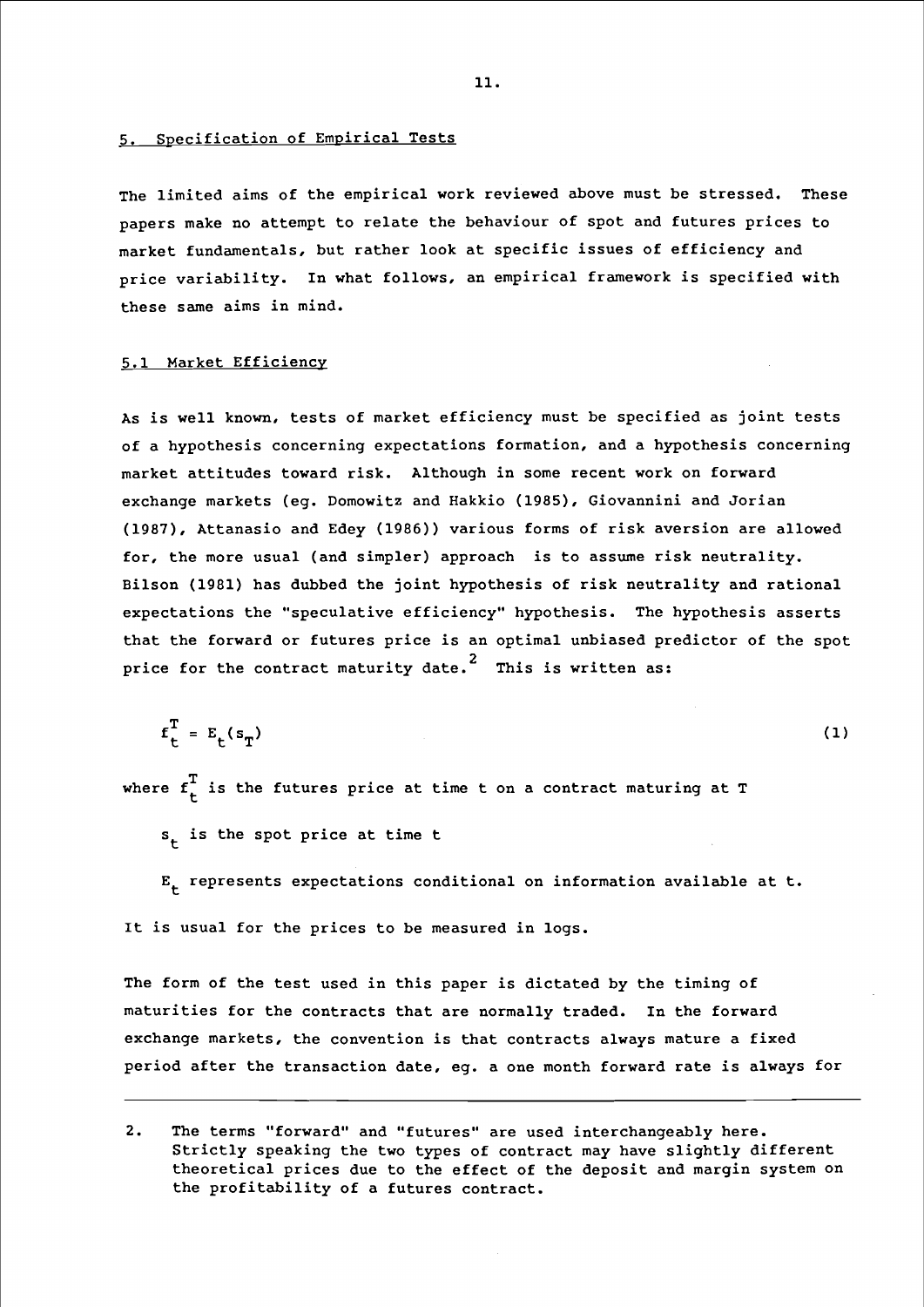delivery (roughly) 30 days after the spot date. This is particularly convenient from the point of view of econometric analysis, since one can define the unit of time to be the same as the contract length, and rewrite equation (1) as:

$$
f_t^{t+1} = E_t(s_{t+1})
$$

or, as is now familiar,

$$
s_{t+1} = f_t^{t+1} + v_{t+1} \tag{2}
$$

where  $v_{t+1}$  represents the unanticipated component of the change in the spot exchange rate between t and t+l. Equation (2) can readily be made into a regression equation, since under the null hypothesis the error term has the classical properties.

In the futures markets, this pattern cannot be followed because the convention is for all contracts, at whatever time they are initiated, to mature at one of a small number of fixed end-quarter dates. On the SFE this means in practice the end of the current quarter. Prices for the off-months may be quoted on the exchange, but are rarely traded. This means that what is observed is a time series of observations of the form

$$
\{f_t^{T(t)}, f_{t+1}^{T(t+1)}, \ldots\}
$$

where T(t) is the standard maturity date for a contract traded at t (i.e. the end of the quarter in which the trade occurs), together with a time series on  $s_{\mu}$ .

From equation (1), a simple test of efficiency can be proposed based on first differences of the above time series:

$$
f_{t+1}^{T(t+1)} - f_{t}^{T(t)} = E_{t+1}(s_{T(t+1)}) - E_{t}(s_{T(t)})
$$
  

$$
= \{E_{t+1}(s_{T(t+1)}) - E_{t}(s_{T(t+1)})\}
$$
  

$$
+ E_{t}(s_{T(t+1)} - s_{T(t)})
$$
 (3)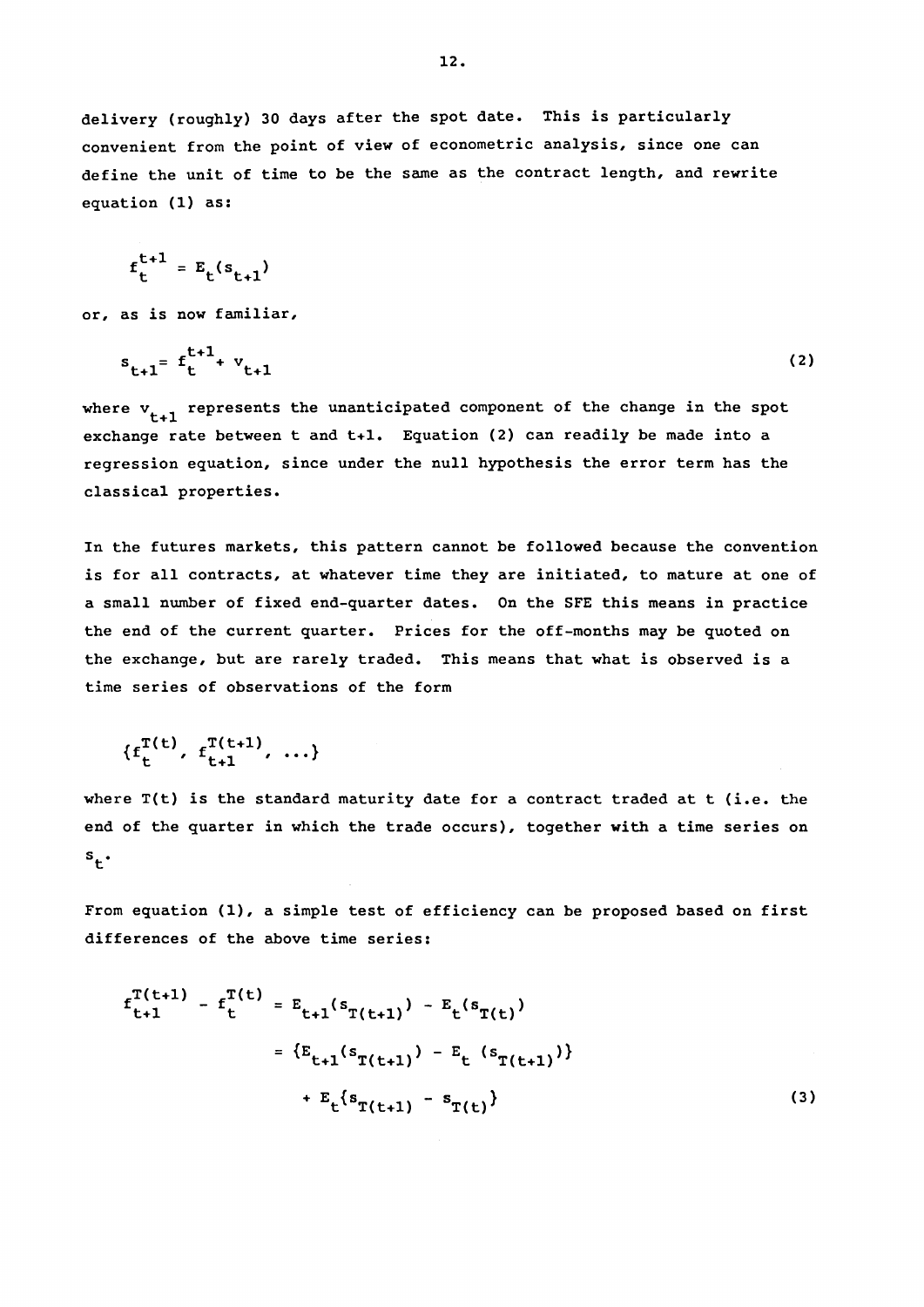The first term on the right hand side of equation (3) represents a revision to expectations; if the market is efficient, this must be orthogonal to any information dated t or earlier. The second term will be identically zero whenever  $T(t+1) = T(t)$ , which is always true except when  $t+1$  is the first observation of a new quarter. With weekly data, as is used in section 6, this occurs roughly every thirteenth observation. For those observations, the term represents expected capital growth in the spot price between the end of the current quarter and the end of the subsequent quarter. This need not necessarily be zero.

To illustrate this point, it might be expected that the share price index would show an upward drift, reflecting the capitalised reinvestment of earnings, in any sustained period in which the dividend payout ratio is lower than the interest rate. In this case we would expect the systematic component of the futures price to follow the spot price in a step function like that illustrated below, with the spot and futures prices converging at each maturity date.



Systematic changes in the futures price would be zero for observations on which there is no change of contract maturity date, but would jump to reflect the next quarter's expected capital growth each time a new contract is introduced.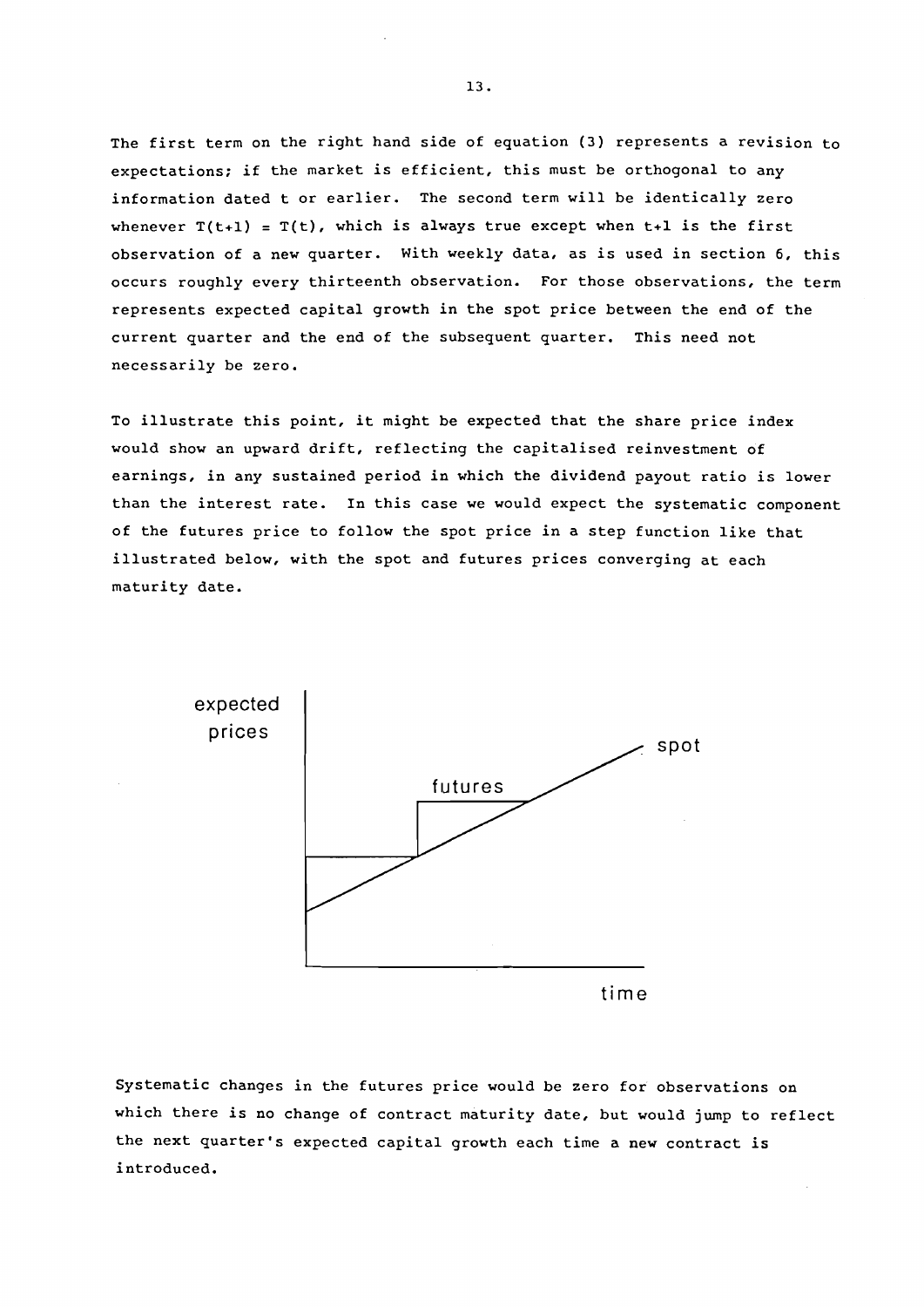In order to test the orthogonality condition given by

equation (3), the variable  $f_{t+1}^{T(t+1)} - f_t^{T(t)}$  is regressed on an arbitrary vector of information variables, which includes lagged values of the dependent variable, and current and lagged changes in spot prices. To account for the effects of new contracts, a separate new contract dummy is added for each contract. Thus the efficiency hypothesis is tested using regression equations of the form (deleting superscripts)

$$
f_{t+1} - f_t = \alpha + \sum_{i} \delta_i d_{it} + \beta Z_t + u_{t+1}
$$
 (4)

where  $Z_{+}$  is the arbitrary information vector  $d_{it}$  is the "new contract" dummy for the ith new contract  $(d_{it} = 1$  in the first week of the ith quarter  $= 0$  otherwise).

Under the null hypothesis of efficiency,  $\alpha = 0$  and  $\beta = 0$ .

<sup>A</sup>special case of equation (4) is to include information about time to maturity in the information set  $Z_t$ . Specifically, since it is known that the futures premium must converge to zero at each maturity date, it might be hypothesised that this predicted convergence may help to predict movements in the futures price. To test this conjecture an AR(l) model of the premium scaled by time to maturity is specified as follows:

$$
\frac{f_{P_{t+1}}}{n_{t+1}} = \alpha + \sum_{i} \delta_i d_{it} + \frac{\beta f_{P_{t}}}{n_{t}} + \epsilon_{t+1}
$$
\n(5)

where  $\text{fp}_{\text{t}}$  is the proportionate futures premium (log futures price minus log spot price)

 $n_t$  is the number of periods to maturity of a contract traded at t.

An estimate of equation (5) can be used to obtain an instrument for the predictable change in the premium  $(fp_{t+1} - fp_t)$ , which can then be used in the information set  $Z_{+}$  in tests of equation (4).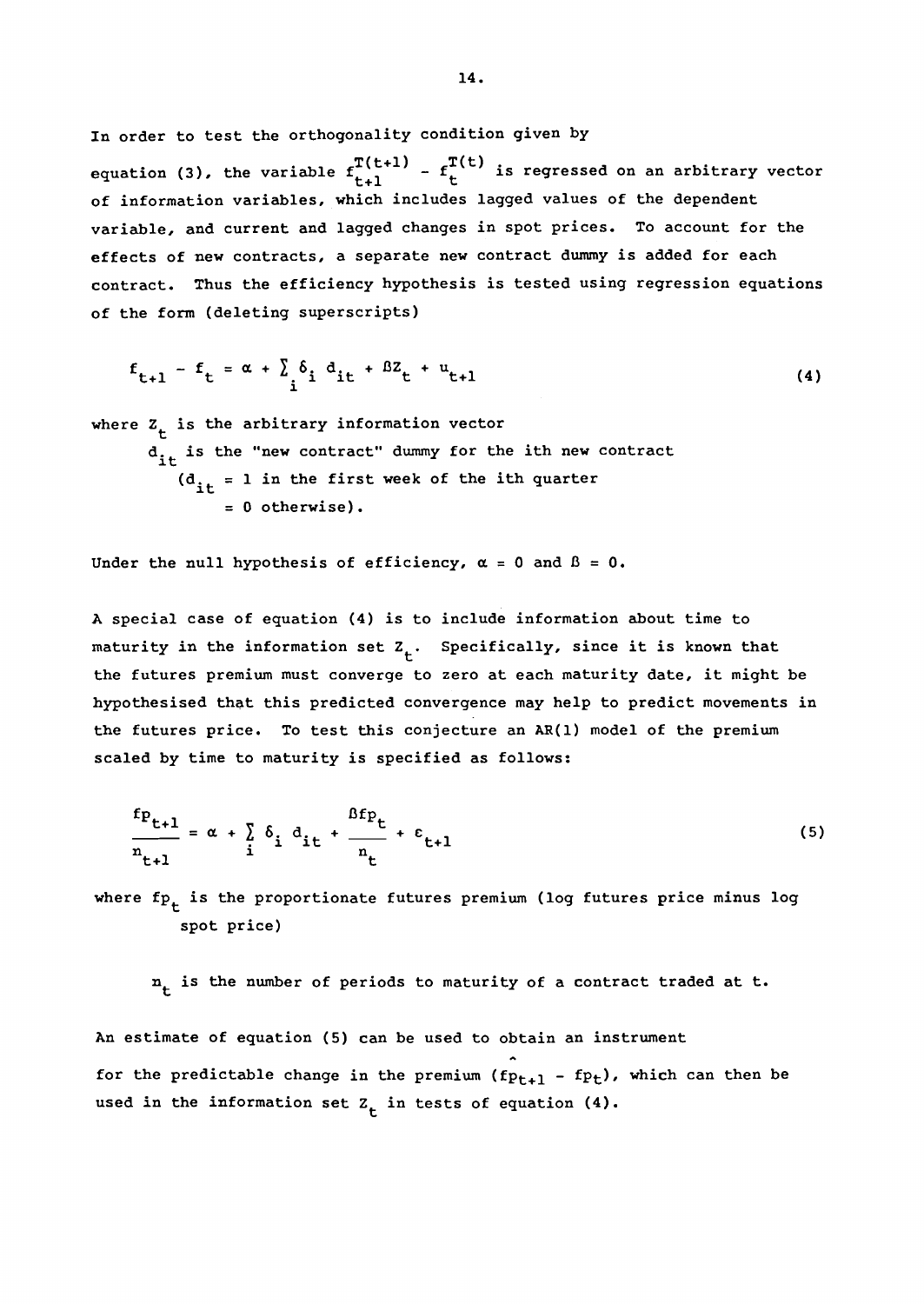For the purposes of this paper, volatility is defined using the average squared weekly price movement. This is roughly equivalent to the conditional variance of the price innovation in each period, since the time series evidence suggests that spot prices are approximately represented by random walks. Three hypotheses concerning the impact of futures trading on spot price volatility will be investigated.

- (i) Futures trading volume "causes" spot price volatility, measured by  $(s_{t+1} - s_t)^2$ .
- (ii) Futures price volatility ( $f_t$   $f_{t-1}$ )<sup>2</sup> "causes" spot price volatility.
- (iii) Futures price innovations (in levels) lead spot price innovations.

All three hypotheses are tested using Granger-causality methods. Granger (1969) proposed that causality be tested by estimation of the following pair of OLS regressions:

$$
x_t + b_0Y_t = \sum_{i=1}^k a_i x_{t-i} + \sum_{i=1}^m b_i Y_{t-i} + u_t
$$

$$
y_{t} + c_{0}x_{t} = \sum_{i=1}^{k} c_{i}x_{t-i} + \sum_{i=1}^{m} d_{i}y_{t-i} + v_{t}
$$

where  $u_t$  and  $v_t$  are white noise series and are uncorrelated. The variable  $y_t$  is said to Granger cause  $x_t$  if any of the b coefficients are statistically significant (causality is instantaneous if  $b_{0}$  is significant). The reverse causality is tested in the second equation, using the c coefficients.

#### 6, Empirical Results

#### 6.1 Some Descriptive Statistics

Because of the potentially large impact of the share market crash on any statistical results, all tests are reported for both the complete sample available at the time of writing (the sample runs from December 1984 to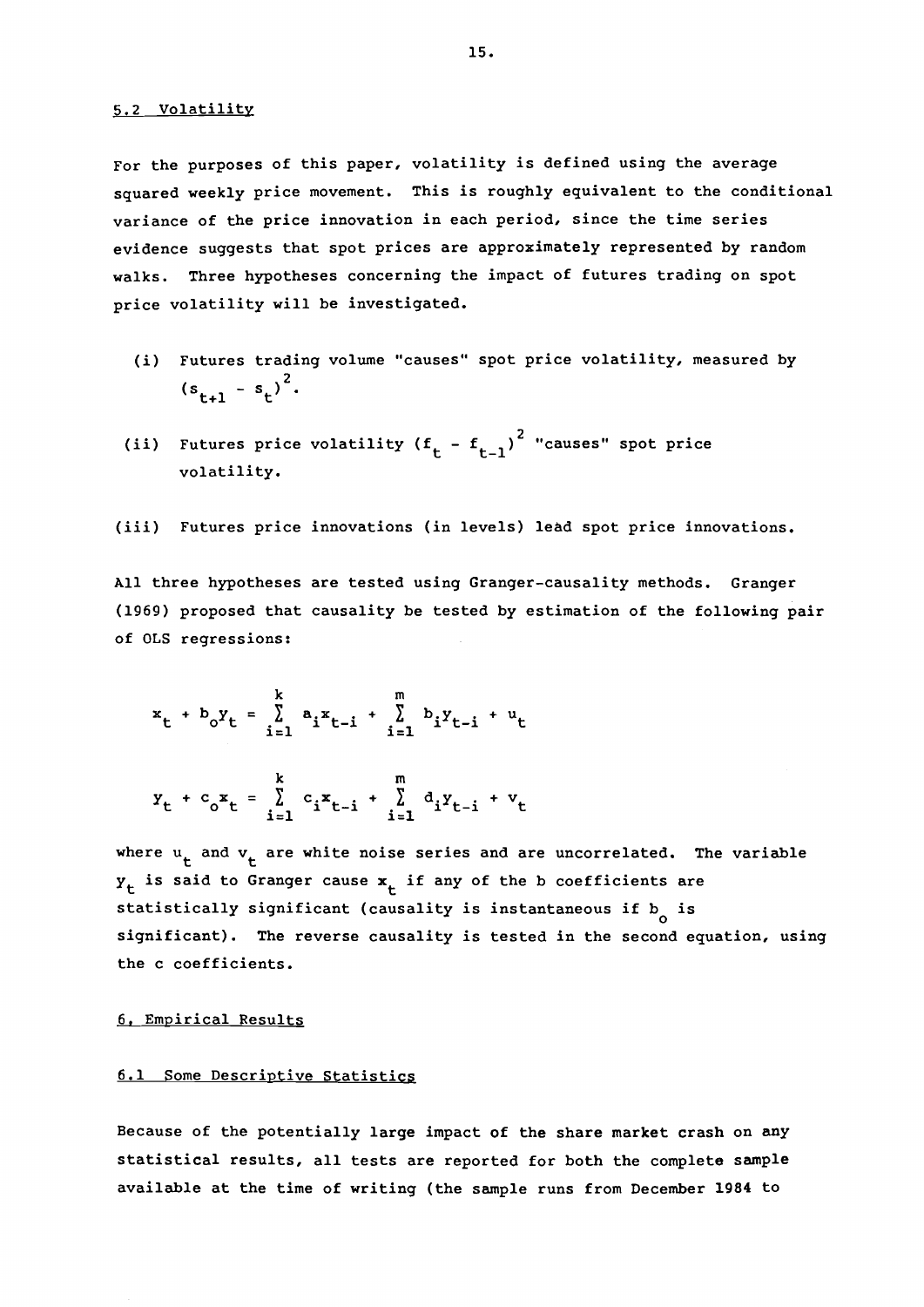February 1988) and a "pre-crash" sample which ends at September 1987. As a preliminary to the main hypothesis tests, Tables 2 and 3 present some descriptive statistics on the properties of the first-differenced time series for spot and futures prices. For the purposes of this section, all variables are measured in logs. (Bill and bond yields are converted to log prices by taking the log of one plus the yield in each case.) To remove the "new contract" effects referred to in section 5.1, the futures data are pre-filtered by regressing the series on a full set of new contract dummies. Under the null hypothesis, the first differenced pre-filtered futures prices are white noise. This is not necessarily true for spot prices.

The autocorrelations and partial autocorrelations given in Tables 2 and 3 show that these series are clearly stationary in first differences, and suggest that they are generally close to being white noise, though there are some lag lengths at which correlations are marginally significant. There is, for example, significant first-order autocorrelation in futures prices in one case (that of 10 years bonds) but this appears to be sensitive to the length of the sample period chosen, and becomes insignificant when the crash period is removed from the sample. At longer lag lengths, the main feature of interest is a possible indication of fourth-order autocorrelation in spot interest rates, suggesting a weak within-month seasonal pattern.<sup>3</sup> This is not necessarily evidence of inefficiency, although there is weak evidence that this pattern may carry over into futures prices, which would be inconsistent with efficient markets. This proposition is more formally tested at a later point.

Table 4 presents tests of the hypothesis that innovations in futures prices are normally distributed (see Bera and Jarque (1986)). This is of only passing interest for the main questions in the present study, but is highly relevant in considerations of portfolio choice involving futures markets, and in the pricing of options on futures. Bera and Jarque specify a normality test which is a weighted combination of tests for skewness and kurtosis proposed by D'Agostino and Pearson (1973). The individual test statistics for skewness and kurtosis are given along with the combined test. The results reported in Table 4 suggest that interest rate futures prices come from distributions which have higher kurtosis (ie are more peaked) than the normal, but are not significantly skewed. Roughly speaking, this means that large

3. This may be due to seasonality in government receipts and payments.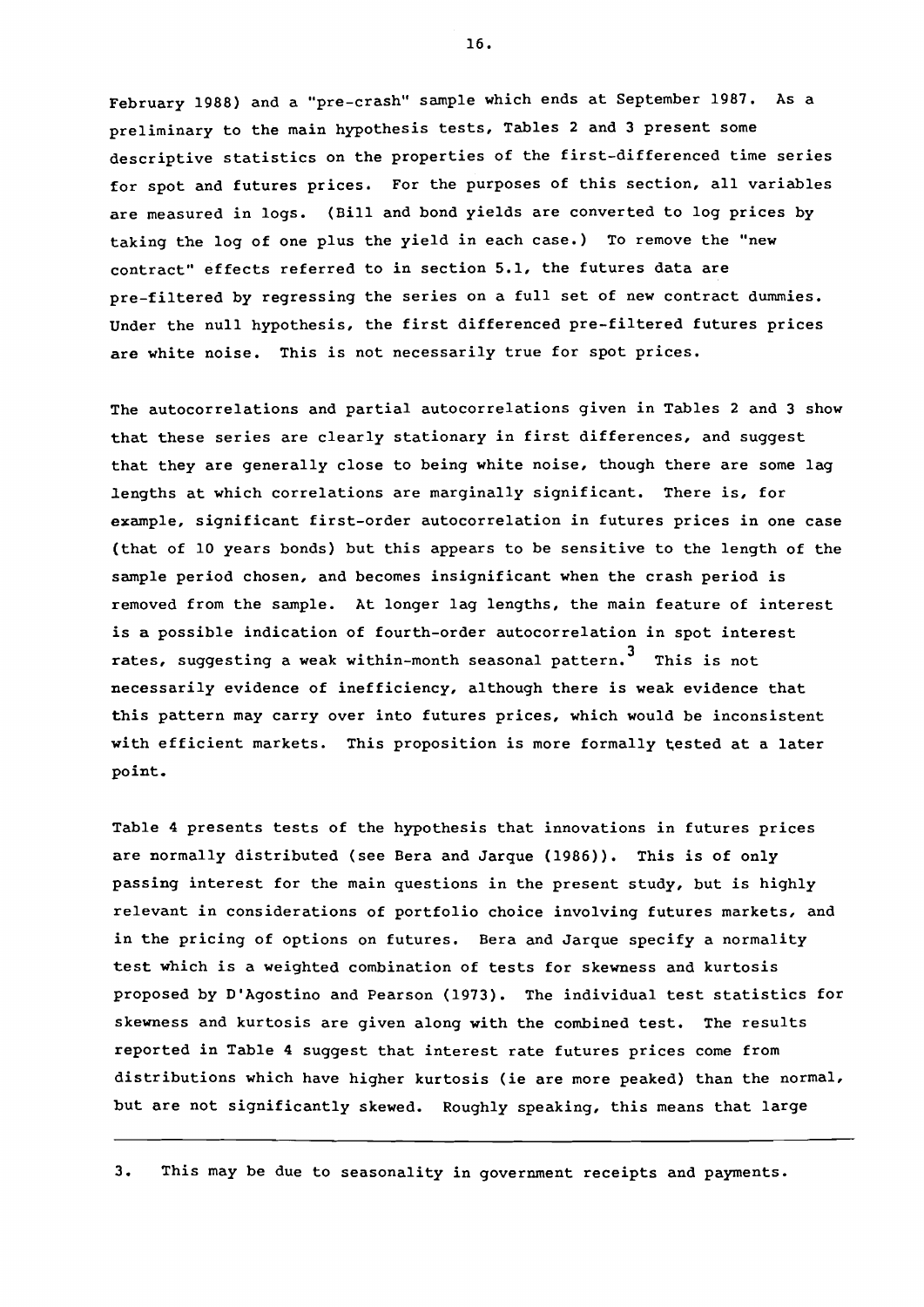price changes occur with greater frequency than would be the case if the underlying distribution was normal. For SPI futures the results depend, not surprisingly, on whether or not the period around the share crash is included in the sample. The pre-crash data suggest consistency with the hypothesis of normality, but the October movements in share prices are sufficient to refute the hypothesis decisively, if included in the sample. A crash of the magnitude which actually occurred has virtually a zero probability of being drawn from a normal distribution.

#### 6. 2 Efficiency

Informational efficiency is tested using equation (4) as outlined in the previous section. The test involves specifying an arbitrary set of "Z" variables which are predetermined at time t, as possible predictors of the futures price movement  $(f_{t+1}-f_t)$ . Two sets of tests are reported. The first uses lagged changes in spot and futures prices in the predetermined variable set; lags of up to 5 weeks are included, so as to make it possible to detect any inefficiency arising from within month seasonality. The estimated equations are reported in Tables 5 (for the pre-crash sample) and 6 (full sample). The results show little clear evidence of inefficient pricing, with only 3 out of 60 reported coefficients being significant at the 5 per cent level. Of these, the constant term in the SPI equation is highly significant and positive in the pre-crash sample, indicating positive drift in futures prices. This means that on average, an uncovered long position in SPI futures earned significant positive profits over the period, which is inconsistent with market efficiency.

One way of reconciling this result with investor rationality would be to hypothesise a speculative bubble of the form originally suggested by Blanchard (1979). Blanchard attempted to formalise the notion of a price which remains above market fundamentals for a sustained period because it is expected to grow further. In a process of this kind, it is assumed that the "bubble" is expected to grow at each point in time with some probability  $(1-\pi)$ , but that the price returns to fundamentals with probability  $\pi$ . Expected capital growth must be just sufficient to ensure that investment in the market is a fair bet in each period. In the presence of this kind of bubble, the market would appear to be inefficient in any sub-period in which the bubble is still growing, because the return to a long position would contain a positive premium offsetting expected losses when the price returns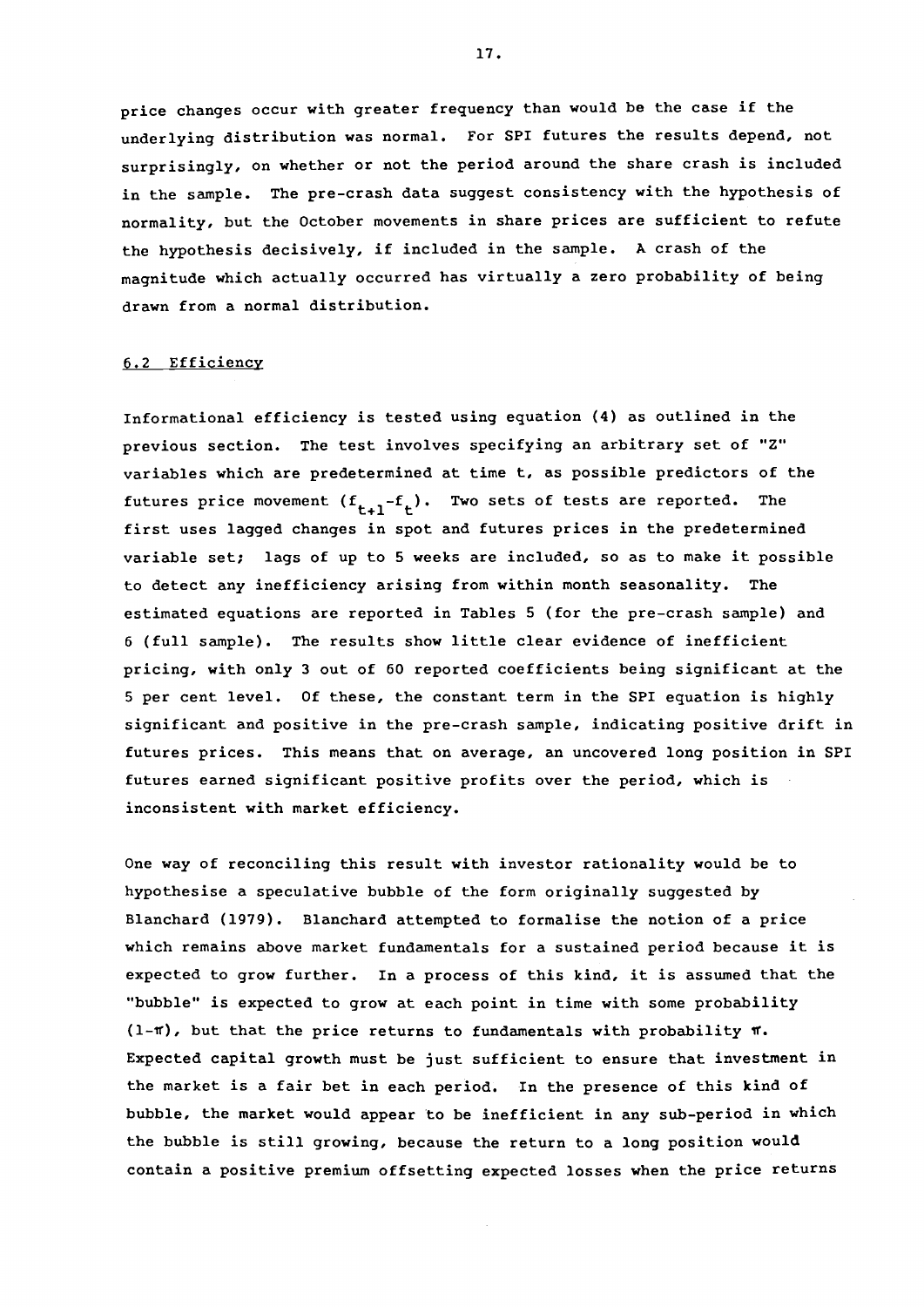to fundamentals. This hypothesis is not dissimilar to the "Peso problem" which arises in relation to forward exchange markets. In a loose sense, the hypothesis is supported by the result for the full sample, in which the constant term becomes insignificant; the crash was of roughly sufficient size to reduce the average excess returns on a long futures position to zero in the period taken as a whole.

Other significant coefficients in the above set of equations are fourth lags in the bill futures equation (pre-crash) and SPI futures equation (full sample), but these are only marginally significant and may well be spurious, given the large number of estimated coefficients.

The second set of efficiency tests uses expected premiums  $(fp_{t+1} - fp_t)$  in the predetermined variable set. This test is specifically designed to test whether information about time to maturity (ie. the predicted rate of convergence between futures and spot prices) can be used to help predict the change in futures prices. The method of constructing an instrument for the expected change in the premium ( $fp_{t+1} - fp_t$ ) was outlined in Section 5. Results are shown in Table 7, and indicate no significant departures from efficiency, other than the positive constant term in the SPI equation which has already been discussed. An interesting consequence of these results is that spot prices must contain a predictable component which is offset by predictable movements in the premium. This is not necessarily evidence of spot market inefficiency. It simply indicates that future systematic behaviour of spot prices (whatever the cause) is rationally incorporated into current futures prices, whether or not the spot market itself is fully efficient.

#### 6.3 Price Volatility

This section reports results on the three sets of hypothesis tests described in Section 5.2. The first two hypotheses concern changes in the variance of spot prices through time, and involve testing whether or not such changes are associated with lagged or contemporaneous activity on futures markets. The third concerns the related question of the lead-lag relationship between futures and spot prices in levels. Since the first two of these tests hypothesise the existence of conditional heteroskedasticity in the spot price data, a useful first step will be to test for this. A useful test in this regard is the ARCH test for conditional heteroskedasticity proposed by Engle (1982).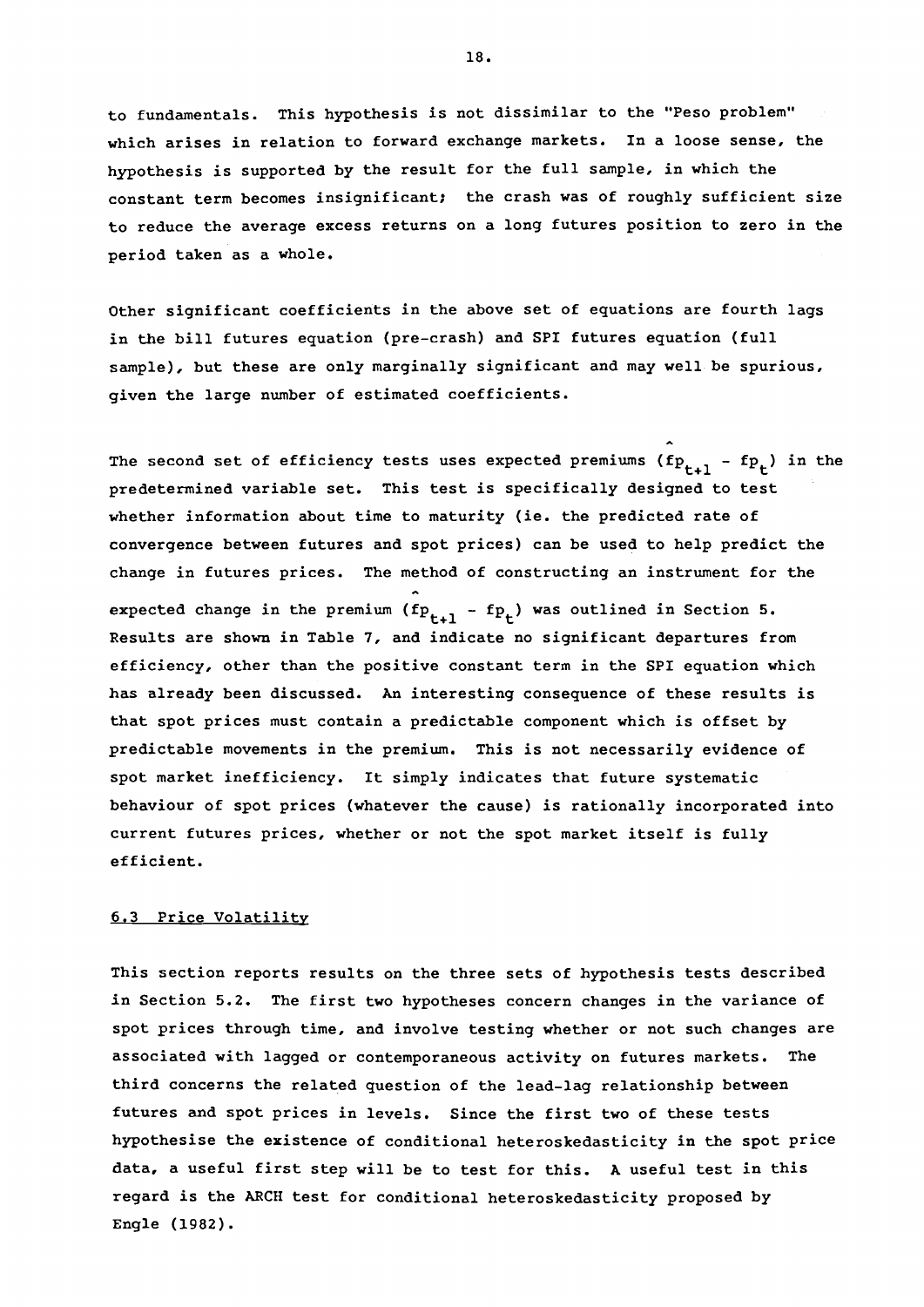The ARCH test specifies conditional heteroskedasticity of the form

$$
E(\epsilon_{t+1}^2) = \alpha + \sum_{i=0}^k \beta_i \epsilon_{t-i}^2
$$
 (6)

where  $\varepsilon_{\text{L}}$  is a zero mean error term; a  $\chi^2$  test is applied for the joint significance of the ß coefficients. Thus, the ARCH method tests whether past variation in the error terms helps to predict the variance in the next period. Results are shown in Table 8. Lag lengths in each case were determined by testing down from a lag length of 6. The results show significant heteroskedasticity in two of the three cases, the exception being the share price index.

Results concerning the three main hypotheses on price volatility are reported in Tables 9 and 10. The first hypothesis is that futures trading volumes have a significant influence on the conditional variance of spot prices. As the results in Table 9 show, this hypothesis is rejected in the case of the two interest rate contracts: for these there appears to be no statistical relationship, either lagged or contemporaneous, between futures trading volumes and spot volatility, at least at the level of weekly data. One point to note on this issue is that the Wednesdays sample used here excludes certain days of high average volatility, such as balance of payments "news" days (which are generally Tuesdays), and it is possible that a correlation between price movements and volume could be detected on those days if both are similarly influenced by news. The result reported here does not rule out such correlation, but does appear to reject a causal link from volume to volatility.

In the case of the SPI, the results are ambiguous. There is an estimated negative contemporaneous relationship between volume and volatility, but this could easily be spurious, since the coefficient on the first lag is almost equal and opposite to the contemporaneous coefficient. No relationship is detected when the first lag is dropped from the regression.

The second and third hypotheses are closely related, asserting that futures markets lead spot markets in terms of price variability, and price levels, respectively. Test statistics for the two hypotheses are likely to yield similar results, since a lead-lag relationship established in terms of price movements is likely to carry over when measured in terms of the squared values of those price movements. This close relationship is born out by the results in Tables 9 and 10. There is quite strong evidence that futures prices lead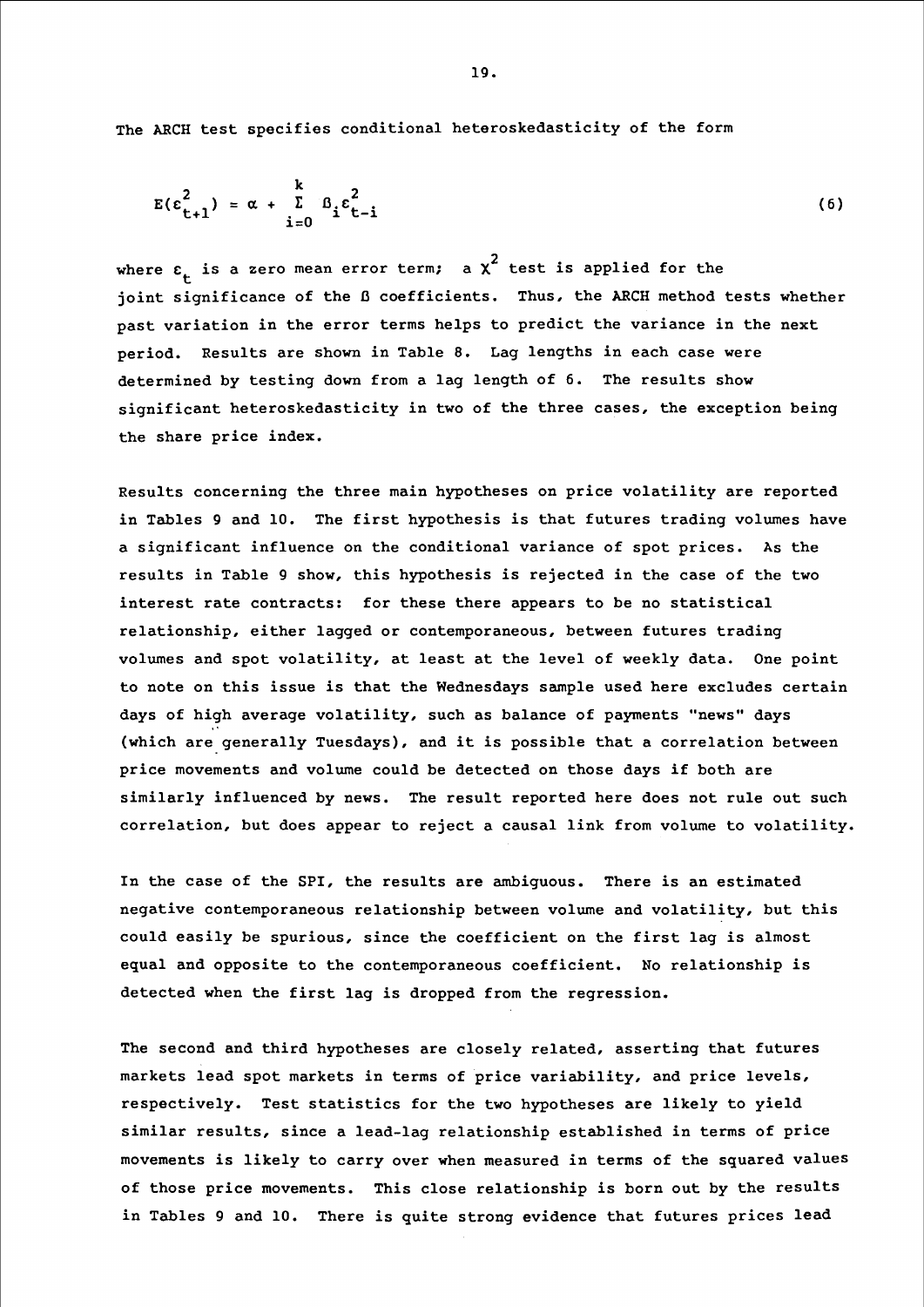spot prices (in both senses) for the two interest rate contracts. The lag lengths, at up to two weeks, are surprisingly long, although the strongest effects are contemporaneous or at the first lag. The evidence is much weaker for the SPI contract, with only the first lag in levels being significant, and only for the pre-crash sample. In the case of the bill contract, the interpretation of the empirical lead-lag relationship is somewhat ambiguous, since it may be evidence that the futures price innovation is predicting a movement in short-term interest rates which is outside the maturity period of the currently traded bills. This explanation may account for some part of the detected lead-lag relationship in this case.

#### 7. Conclusions

The paper began by identifying two major sets of issues which have been raised in the study of financial futures markets outside Australia. The first of these concerns the hypothesis of market efficiency, which asserts that futures prices fully reflect available information about future spot prices. Efficiency in this sense is regarded as an important minimal requirement if futures markets are to fulfil their economic functions as instruments of inventory and risk management. The paper has assembled evidence on the efficiency of each of the three main futures markets in Australia, and in general the efficiency hypothesis is found to be supported by the data.

The one clear exception to this result concerns the pre-crash behaviour of share prices. SPI futures were found to have a significant positive drift, which is inconsistent with market efficiency because it indicates significant excess profits to holders of long positions prior to the crash. Conversely, short positions lost money on average. A possible means of reconciling this behaviour with investor rationality is the conjecture that the pre-crash period contained a speculative bubble in share prices, which investors expected would burst at some uncertain future date. Under this hypothesis, expected returns would be zero in an ex ante sense throughout the period, but would appear positive in sub-periods which exclude the crash. This conjecture has not yet been rigorously tested, but it appears a more promising approach for understanding the pre-crash period than explanations based on risk aversion or on mistaken expectations, which would be the main alternatives.

The second major issue concerned the question of whether or not futures trading has a statistically detectable influence on the short-term variability of spot prices. Here the results are quite clear in rejecting a causal link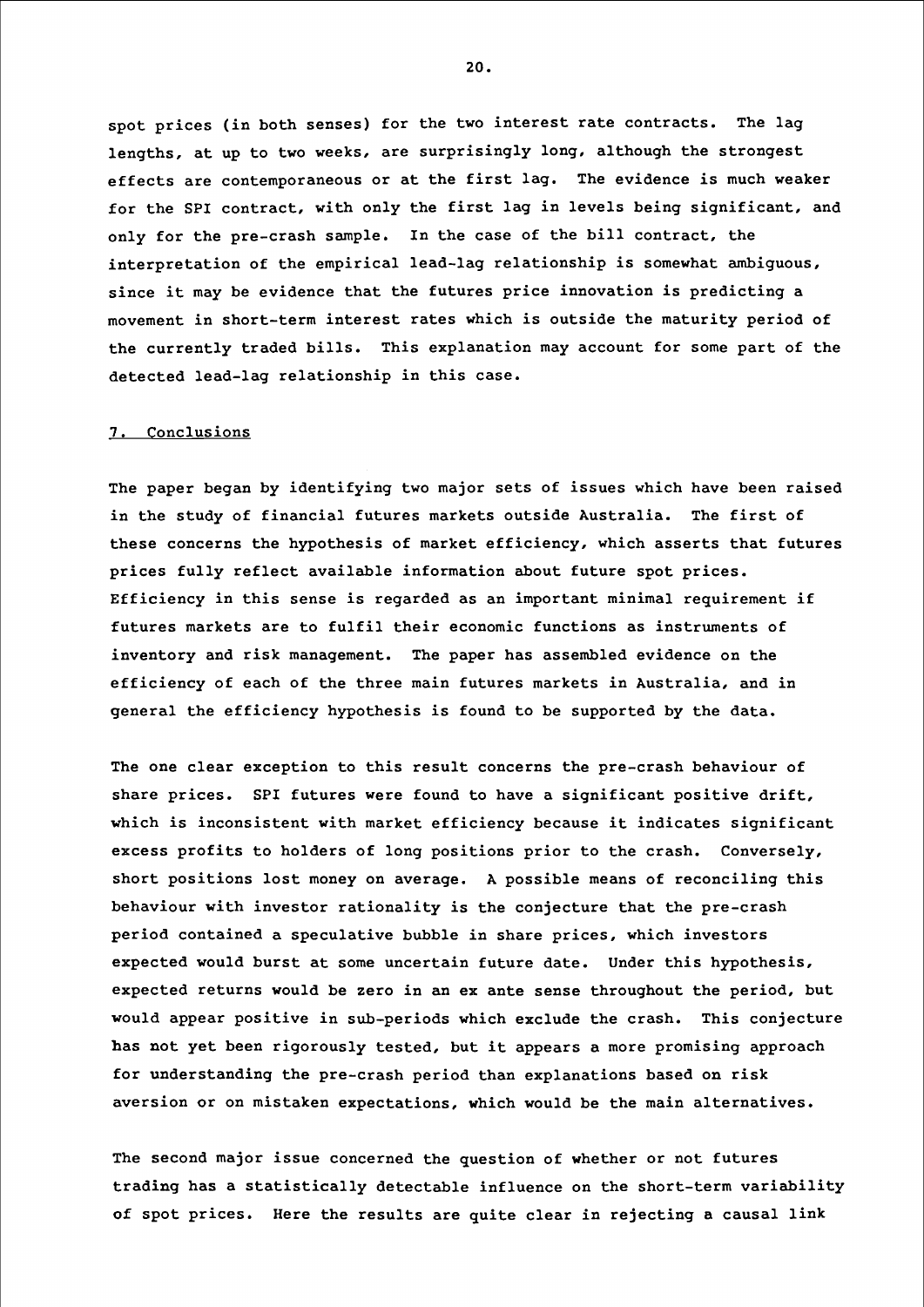from futures trading volumes to spot price volatility. One easily verified aspect of this result is that there has been no trend increase in spot market volatility during the past three years, despite spectacular growth in futures trading.

This does not, however, mean that futures markets have no influence at all. There is strong evidence that futures price movements tend to lead movements in the corresponding spot prices, with the estimated lead time being possibly as long as one or two weeks.<sup>4</sup> It would be difficult to interpret this relationship as causal in the usual sense, but it could be argued that futures prices perform a signalling role, reacting relatively quickly to new information, which then becomes reflected in spot prices with a short lag. This interpretation is consistent with theory, which suggests that the signalling role is likely to be performed by the market with the lower transaction costs. In this sense, the futures markets could be seen as being more efficient than the spot.

As a final point, it should be reiterated that the paper has adopted a relatively limited working definition of market efficiency, based on the predictive content of futures prices over spot prices. Although the futures markets have been found to be generally efficient by this criterion, nothing in the paper can be taken as ruling out more deep-seated forms of inefficiency involving sustained departures of spot prices from market fundamentals.

4. In the case of bill futures, this result may in part be explained by the different time period covered by a futures bill as against a spot bill, since investors' views about the two periods may differ.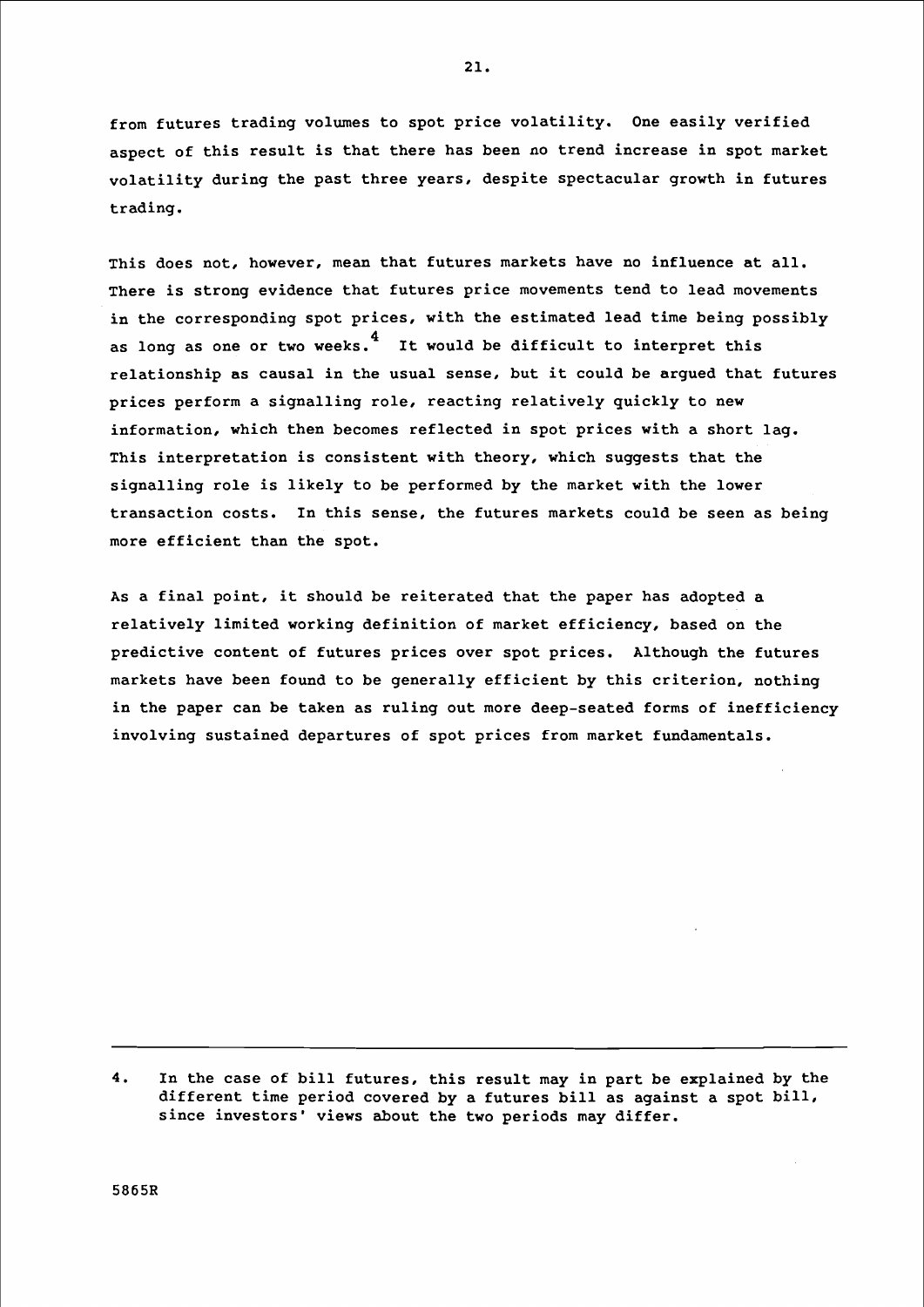|                    | Wool           | <b>Bills</b>   | Bonds        | <b>SPI</b> | Options | Other        | Total |
|--------------------|----------------|----------------|--------------|------------|---------|--------------|-------|
| 1960-1978<br>(av.) | 75             |                |              |            |         | $\mathbf{z}$ | 77    |
| 1979               | 75             | $\overline{2}$ |              |            |         | 189          | 266   |
| 1980               | 173            | 17             |              |            |         | 421          | 611   |
| 1981               | 67             | 28             |              |            |         | 359          | 454   |
| 1982               | 31             | 146            |              |            |         | 233          | 410   |
| 1983               | 22             | 161            |              | 180        |         | 127          | 490   |
| 1984               | $\mathbf{Q}$   | 173            | $\mathbf{z}$ | 237        |         | 96           | 517   |
| 1985               | 7              | 594            | 242          | 282        | 22      | 76           | 1223  |
| 1986               | $\overline{2}$ | 1075           | 1432         | 466        | 242     | 64           | 3281  |
| 1987               | 1              | 2095           | 2064         | 625        | 568     | 16           | 5369  |

## TABLE 1, ANNUAL TRADING VOLUMES OF MAIN SFE CONTRACTS (thousands of contracts traded)

## Notes

- (i) The options column includes only options on the major contracts (bills, bonds and SPI).
- (ii) "Other" consists mainly of commodity futures (cattle, gold, silver) and currency futures, together with options on these (after 1985).

Source: Sydney Futures Exchange, and Rutledge (1983).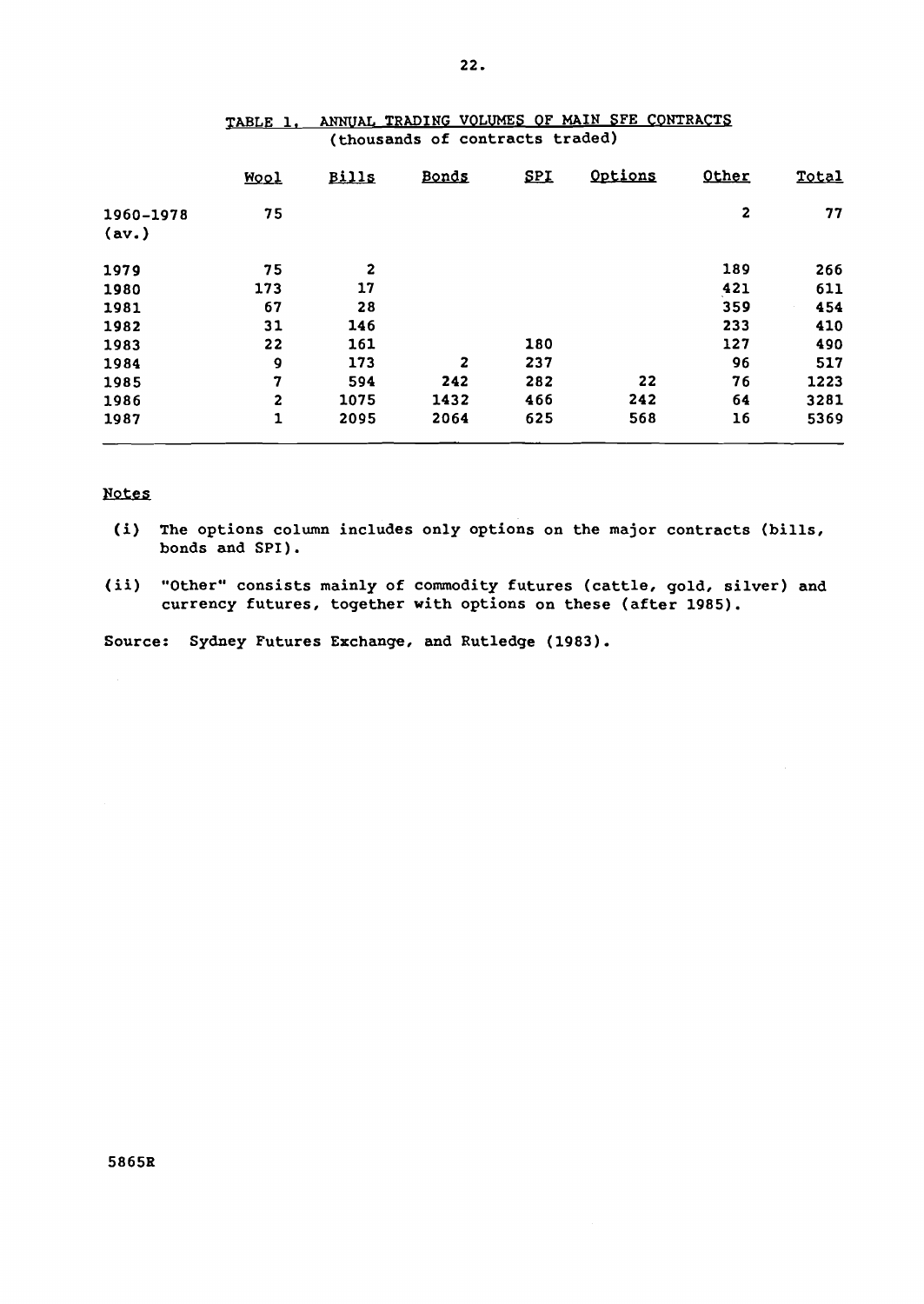| Variable             | Sample            |  |        |              | Lag Length |            |             |                      |                |          |
|----------------------|-------------------|--|--------|--------------|------------|------------|-------------|----------------------|----------------|----------|
|                      | (short or long) 1 |  |        | $\mathbf{2}$ | 3          | 4          | 5           | 6 <sup>1</sup>       | 7 <sup>7</sup> | $\bf{8}$ |
| SPI spot             | S                 |  | .09    | $-.01$       | .00        | .11        | $-.15$      | $-.14$               | $-.07$         | $-.03$   |
|                      | L                 |  | $.20*$ | .19          | .09        | $-.05$     | $-.05$      | .03                  | .06            | $-.11$   |
| SPI futures          | S                 |  | $-.04$ | $-.04$       |            | $-.01-.14$ |             | $-.14-.17$           | $-.08$         | .07      |
|                      | $\mathbf L$       |  | .12    | .14          | .12        | $-.08$     | $-.06$      | $-.07$               | .04            | $-.05$   |
| Bills spot           | S                 |  | .08    | $-.10$       | .07        | $.20*$     | .05         | $-.11$               | .00            | .05      |
|                      | L                 |  | .06    | $-.09$       | .07        | $.16*$     | .02         | $-.10-.03$           |                | .05      |
| <b>Bills futures</b> | $\mathbf S$       |  | .04    | $-.14$       | .13        |            | $.18* -.01$ | $-.23* - .16* - .02$ |                |          |
|                      | L                 |  | .05    | $-.12$       | .11        | .10        | $-.04$      | $-.24*-.15$          |                | .01      |
| Bonds spot           | S                 |  | .07    | $-.10$       | .12        | $.16*$     | .04         | $-.12$               | $-.05$         | .09      |
|                      | L                 |  | $-.02$ | $-.09$       | .05        | .12        | .06         | $-.11$               | $-.06$         | .02      |
| Bonds futures        | S                 |  | .12    | $-.05$       | .12        | .14        | $-.01$      | $-.14$               | $-.09$         | .05      |
|                      | L                 |  | $.16*$ | $-.05$       | .04        | .11        | $-.03$      | $-.16*$              | $-.09$         | .05      |
|                      |                   |  |        |              |            |            |             |                      |                |          |

 $\sim 10^{-1}$ 

| TABLE 2. AUTOCORRELATION FUNCTIONS FOR FIRST DIFFERENCED PRICE SERIES |  |  |  |  |  |  |
|-----------------------------------------------------------------------|--|--|--|--|--|--|
|-----------------------------------------------------------------------|--|--|--|--|--|--|

Note: 5% critical value is 0.155.

Asterisk denotes significance at 5% level.

5865R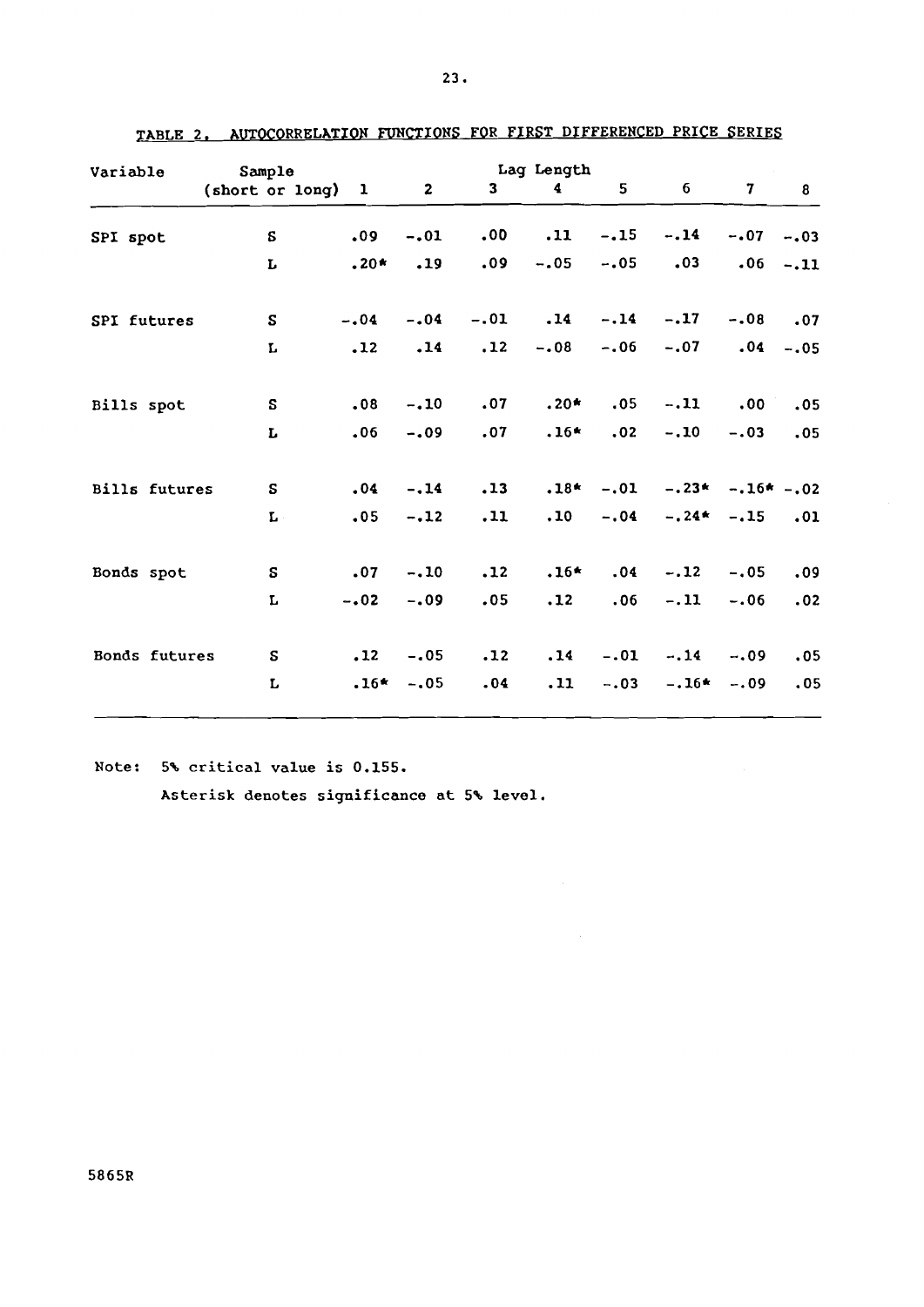| Variable             | Sample            |        |              | Lag Length   |                               |        |                |             |           |
|----------------------|-------------------|--------|--------------|--------------|-------------------------------|--------|----------------|-------------|-----------|
|                      | (short or long) 1 |        | $\mathbf{2}$ | $\mathbf{3}$ | 4                             | 5      | $6\phantom{1}$ | 7           | 8         |
| SPI spot             | ${\bf s}$         | .09    | $-.02$       | .00          | .11                           | $-.18$ | $-.11$         | $-.05$      | $-.04$    |
|                      | L                 | $.20*$ | .16          | .03          | $-.11$                        | $-.04$ | .01            | .10         | $-.14$    |
| SPI futures          | ${\bf S}$         | $-.04$ | $-.05$       | $-.01$       | $\overline{\phantom{0}}$ . 14 | $-.13$ | $-.17$         | $-.10$      | $\ddotsc$ |
|                      | L                 | .12    | .12          | .09          | $-.13$                        | $-.07$ | $-.05$         | .09         | $-.05$    |
| Bills spot           | $\mathbf{s}$      | .08    | $-.11$       | .08          | $.18*$                        | .03    | $-.08$         | $-.01$      | $-.01$    |
|                      | L                 | .06    | $-.10$       | .08          | .15                           | .01    | $-.08$         | $-.04$      | .01       |
| <b>Bills futures</b> | S                 | .04    | $-.14$       | .15          | .15                           | .02    | $-.22*-.20$    |             | $-.10$    |
|                      | L                 | .05    | $-.12$       | .13          | .07                           | $-.03$ |                | $-.23*-.16$ | $-.04$    |
| Bonds spot           | S                 | .07    | $-.10$       | .14          | .14                           | .05    | $-.11$         | $-.07$      | .04       |
|                      | L                 | $-.02$ | $-.09$       | .05          | .11                           | .08    | $-.11$         | $-.07$      | $-.02$    |
| Bonds futures        | S                 | .12    | $-.07$       | .14          | .11                           | $-.02$ | $-.14$         | $-.10$      | .04       |
|                      | L                 | $.16*$ | $-.07$       | .11          | .07                           | $-.05$ | $-.15$         | $-.07$      | .06       |

TABLE 3. PARTIAL AUTOCORRELATION FUNCTIONS FOR FIRST DIFFERENCED PRICE SERIES

Note: 5% critical value is 0.155.

Asterisk denotes significance at 5% level.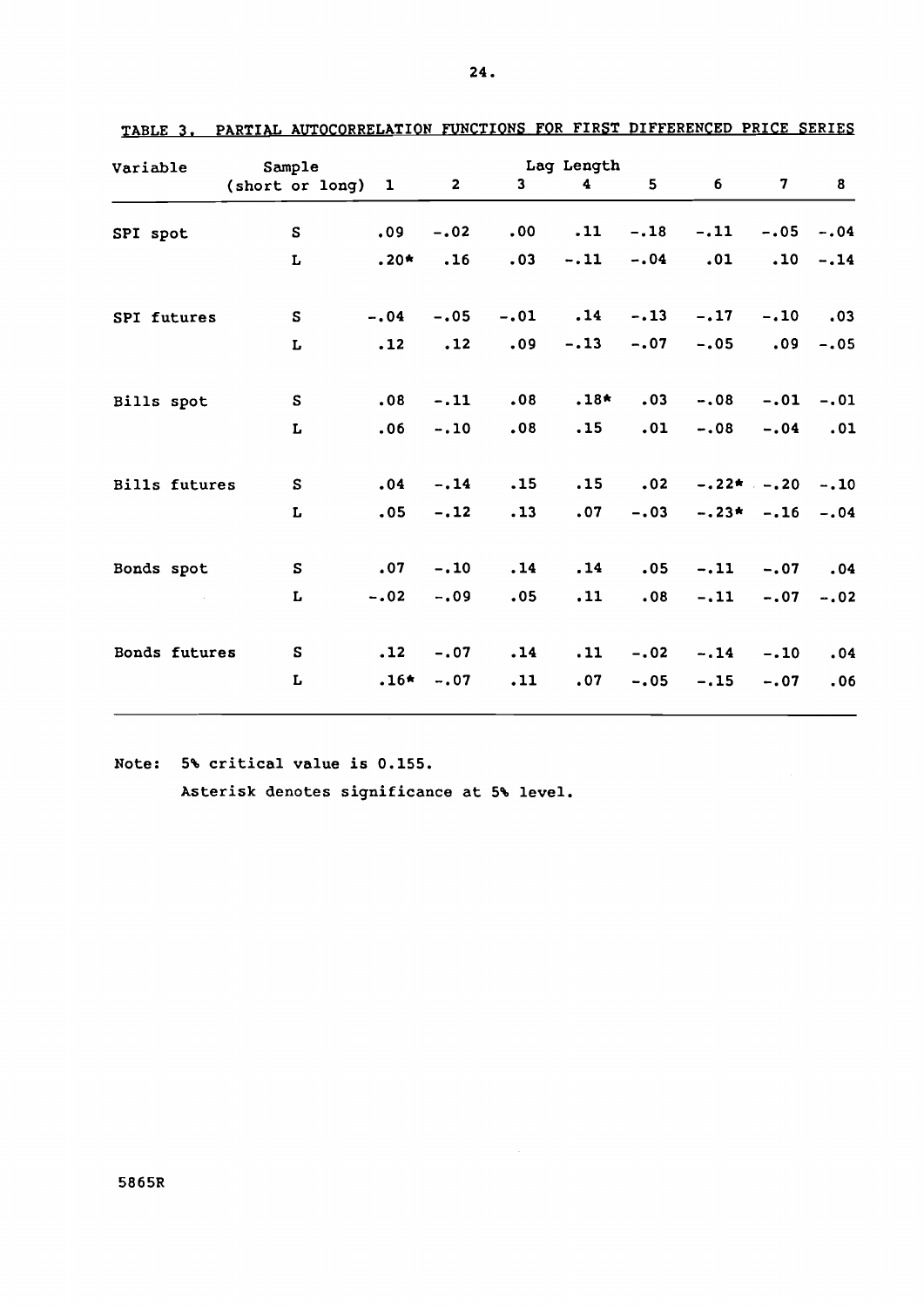|                   | <b>Skewness</b><br>$(\sqrt{b_1})$ | <b>Kurtosis</b><br>$(b_2)$ | Joint LM |
|-------------------|-----------------------------------|----------------------------|----------|
| Pre-Crash Sample: |                                   |                            |          |
| <b>SPI</b>        | 0.00                              | 3.63                       | 2.44     |
| <b>Bills</b>      | 1.05                              | $6.39*$                    | 97.60*   |
| <b>Bonds</b>      | 0.08                              | $4.15*$                    | $8.20*$  |
| Full Sample:      |                                   |                            |          |
| <b>SPI</b>        | $-4.48*$                          | 38.34*                     | 9137.12* |
| <b>Bills</b>      | 0.83                              | $5.62*$                    | 66.00*   |
| <b>Bonds</b>      | $-0.20$                           | 7.88*                      | 164.55*  |

TABLE 4; JAROUE-BERA TESTS FOR NORMALITY

25.

Notes; (i) The measure of skewness  $(\sqrt{b_1})$  is defined

by 
$$
b_1 = \frac{m_3}{(m_2)^{3/2}}
$$
 where  $m_i$  is the ith central moment. The

theoretical value of  $b_1$  is zero for the normal distribution. Positive skewness indicates a long right-hand tail.

|  | (ii) Kurtosis is measured by $b_2 = \frac{1}{2}$ (= 3 for the normal). High |  |  |  |  |
|--|-----------------------------------------------------------------------------|--|--|--|--|

kurtosis indicates that extreme values have a high probability of occurring, relative to the normal.

(iii) LM is a joint test for skewness and kurtosis as specified by Bera and Jarque (1986).

The critical values for the measure of skewness  $(\sqrt{b_1})$  and kurtosis  $(b_2)$ are given in White and MacDonald (1980). The LM test specified by Bera and Jarque (1986) is distributed as a chi-square with two degrees of freedom. Asterisk denotes significance at the 5% level.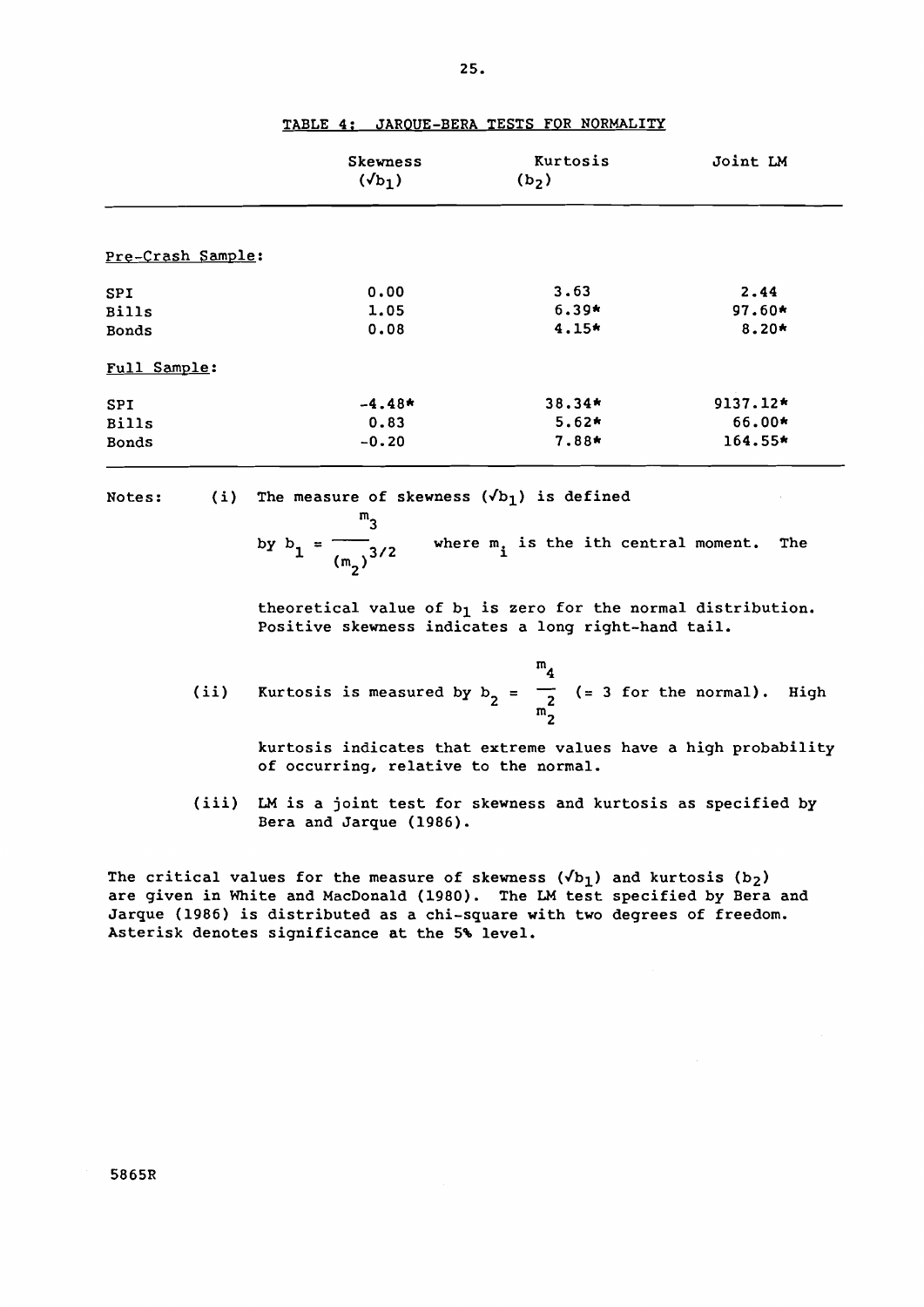|  |                                                                                                 | Market Constant<br>1 2 3 4 5 1 2 3 4 5<br>1 2 5 |  |  |  |  |  |  |  |  |  |
|--|-------------------------------------------------------------------------------------------------|-------------------------------------------------|--|--|--|--|--|--|--|--|--|
|  |                                                                                                 |                                                 |  |  |  |  |  |  |  |  |  |
|  | SPI $.84 \times 10^{-2}$ * $.10$ $-.01$ $.07$ $.44$ $.28$ $-.17$ $.02$ $-.12$ $-.35$ $-.34$     |                                                 |  |  |  |  |  |  |  |  |  |
|  | $(.28x10^{-2})$ $(.23)$ $(.25)$ $(.27)$ $(.27)$ $(.23)$ $(.29)$ $(.30)$ $(.31)$ $(.31)$ $(.26)$ |                                                 |  |  |  |  |  |  |  |  |  |
|  | Bills $.64 \times 10^{-3}$ $.08$ $.00$ $.12$ $.18$ * $.09$ $-.03$ $-.14$ $.15$ $-.10$ $-.08$    |                                                 |  |  |  |  |  |  |  |  |  |
|  | $(0.37 \times 10^{-3})$ (0.08) (0.09) (0.09) (0.08) (0.09) (0.10) (0.10) (0.10) (0.10)          |                                                 |  |  |  |  |  |  |  |  |  |
|  |                                                                                                 |                                                 |  |  |  |  |  |  |  |  |  |
|  | Bonds $.97 \times 10^{-4}$ -.05 -.02 -.15 -.21 -.24 .19 -.06 .36 .30 .22                        |                                                 |  |  |  |  |  |  |  |  |  |
|  | $(.17x10^{-3})$ $(.17)$ $(.20)$ $(.21)$ $(.19)$ $(.17)$ $(.18)$ $(.20)$ $(.21)$ $(.20)$ $(.16)$ |                                                 |  |  |  |  |  |  |  |  |  |

## TABLE 5. EFFICIENCY TESTS BASED ON LAGGED PRICES (PRE-CRASH SAMPLE)

## TABLE 6. EFFICIENCY TESTS BASED ON LAGGED PRICES (FULL SAMPLE)

|  |                                                                                                 | Market Constant Lagged Futures Lagged Spot<br>1 2 3 4 5 1 2 3 4 5 |  |  |  |  |  |  |  |  |
|--|-------------------------------------------------------------------------------------------------|-------------------------------------------------------------------|--|--|--|--|--|--|--|--|
|  |                                                                                                 |                                                                   |  |  |  |  |  |  |  |  |
|  | SPI $.31x10^{-2}$ $-.08$ $-.09$ $-.12$ $.60$ $.47$ $.24$ $.27$ $.25$ $-.95*$ $-.49$             |                                                                   |  |  |  |  |  |  |  |  |
|  | $(.39x10^{-2})$ $(.24)$ $(.36)$ $(.40)$ $(.40)$ $(.35)$ $(.29)$ $(.45)$ $(.47)$ $(.47)$ $(.40)$ |                                                                   |  |  |  |  |  |  |  |  |
|  | Bills $.50x10^{-3}$ .12 .01 .07 .13 .03 -.02 -.15 .19 -.12 -.07                                 |                                                                   |  |  |  |  |  |  |  |  |
|  | $(10)$ $(10)$ $(10)$ $(10)$ $(08)$ $(08)$ $(08)$ $(08)$ $(08)$ $(10)$ $(01)$ $(01)$ $(01)$      |                                                                   |  |  |  |  |  |  |  |  |
|  | Bonds .73x10 <sup>-4</sup> .09 .01 .01 -.16 -.22 .08 -.07 .15 .23 .16                           |                                                                   |  |  |  |  |  |  |  |  |
|  | $(.16x10^{-3})$ $(.14)$ $(.16)$ $(.17)$ $(.16)$ $(.14)$ $(.13)$ $(.15)$ $(.16)$ $(.15)$ $(.12)$ |                                                                   |  |  |  |  |  |  |  |  |

Notes: Dependent variable in each case is changed in future price. Estimated new contract dummies are not reported.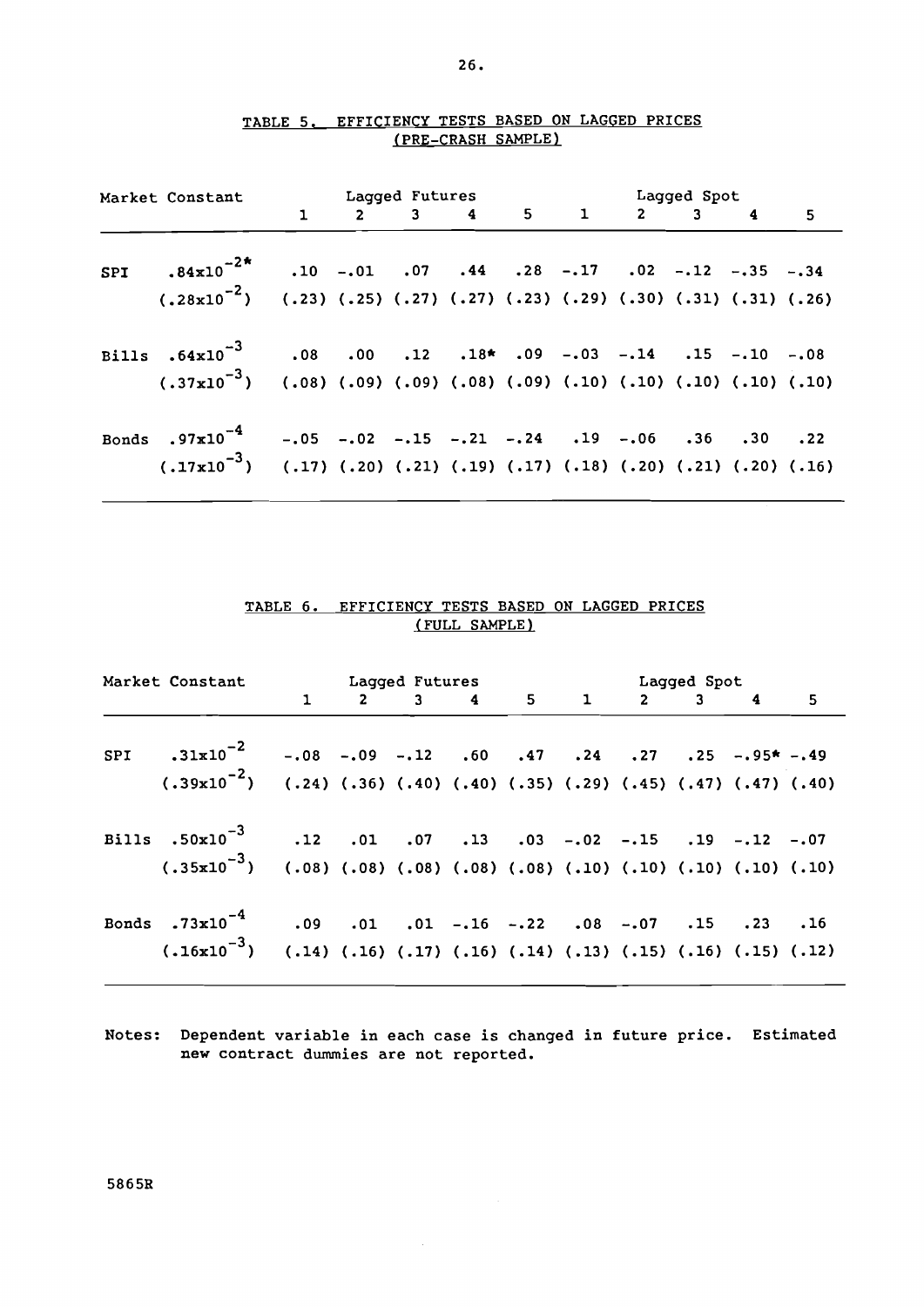| Market       | Constant                         | Pre-Crash Sample<br>Expected<br>Premium | DW   | Full Sample<br>Constant           | Expected<br>Premium | DW   |
|--------------|----------------------------------|-----------------------------------------|------|-----------------------------------|---------------------|------|
| SPI          | $.76x10^{-2}$<br>$(.21x10^{-2})$ | .07<br>(.15)                            | 2.14 | $.26x10^{-2}$<br>$(0.39x10^{-2})$ | .11<br>(.22)        | 1.72 |
| Bills        | $.58x10^{-3}$<br>$(.38x10^{-3})$ | $-.04$<br>(.12)                         | 1.96 | $.46x10^{-3}$<br>$(.36x10^{-3})$  | $-.02$<br>(.11)     | 1.86 |
| <b>Bonds</b> | $.65x10^{-4}$<br>$(.18x10^{-3})$ | $-.08$<br>(.18)                         | 1.91 | $.78x10^{-4}$<br>$(.17x10^{-3})$  | $-.03$<br>(.13)     | 1.78 |

 $\sim 10^{-11}$ 

 $\sim 10^{11}$ 

 $\sim 10$ 

## TABLE 7• . EFFICIENCY TESTS BASED ON EXPECTED PREMIUMS

5865R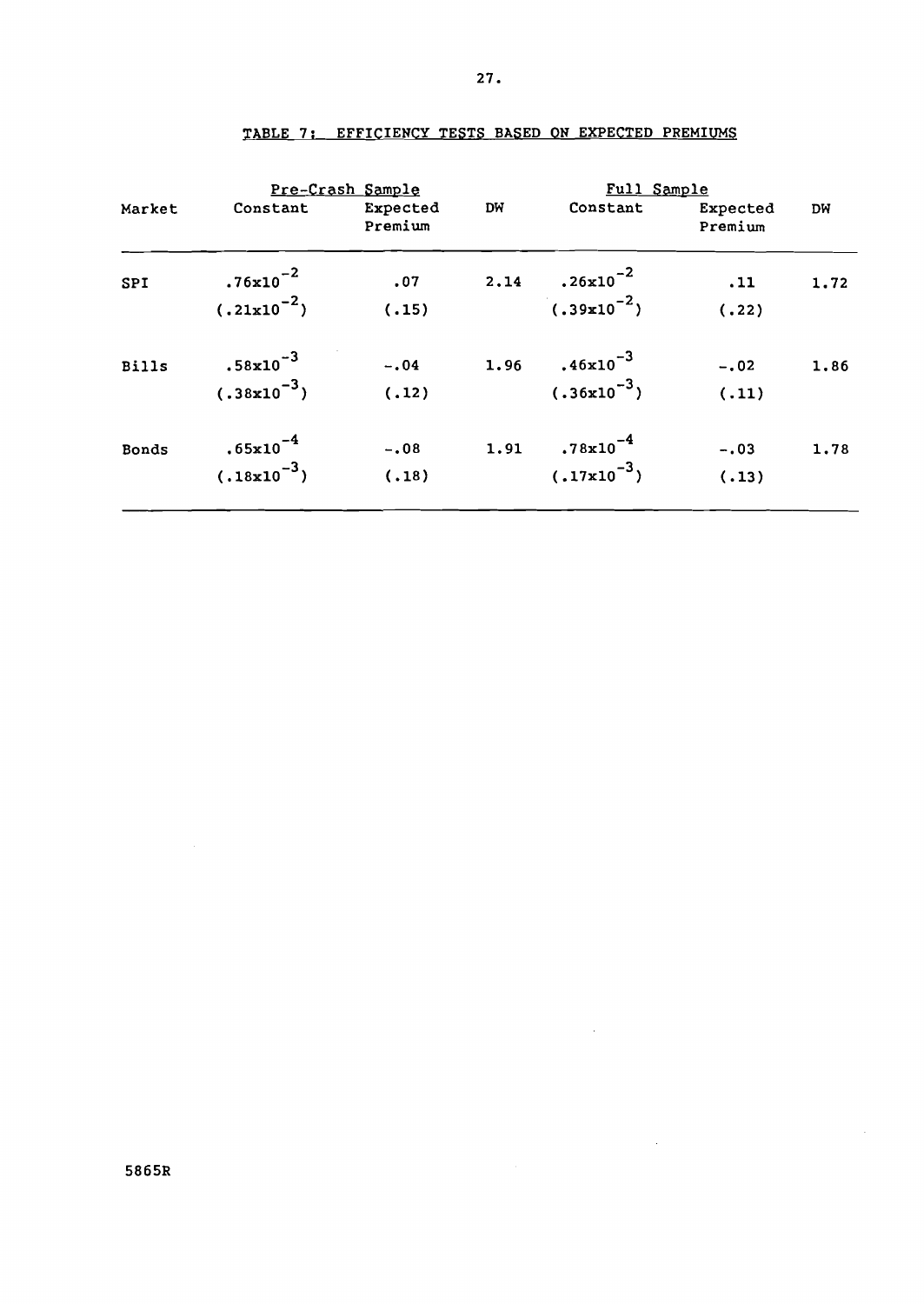| Lag Length |          | Full Sample      |
|------------|----------|------------------|
|            | 1.13     | 0.30             |
| ı          | $17.74*$ | $14.54*$         |
| 3          | $7.82*$  | 8.09*            |
|            |          | Pre-Crash Sample |

## TABLE 8: ARCH TESTS FOR CONDITIONAL HETEROSKEDASTICITY

Note: The test statistic is a  $\chi^2$  test for joint significance of the  $\beta$ coefficients in equation (6). An asterisk denotes significance at the 5'\. level.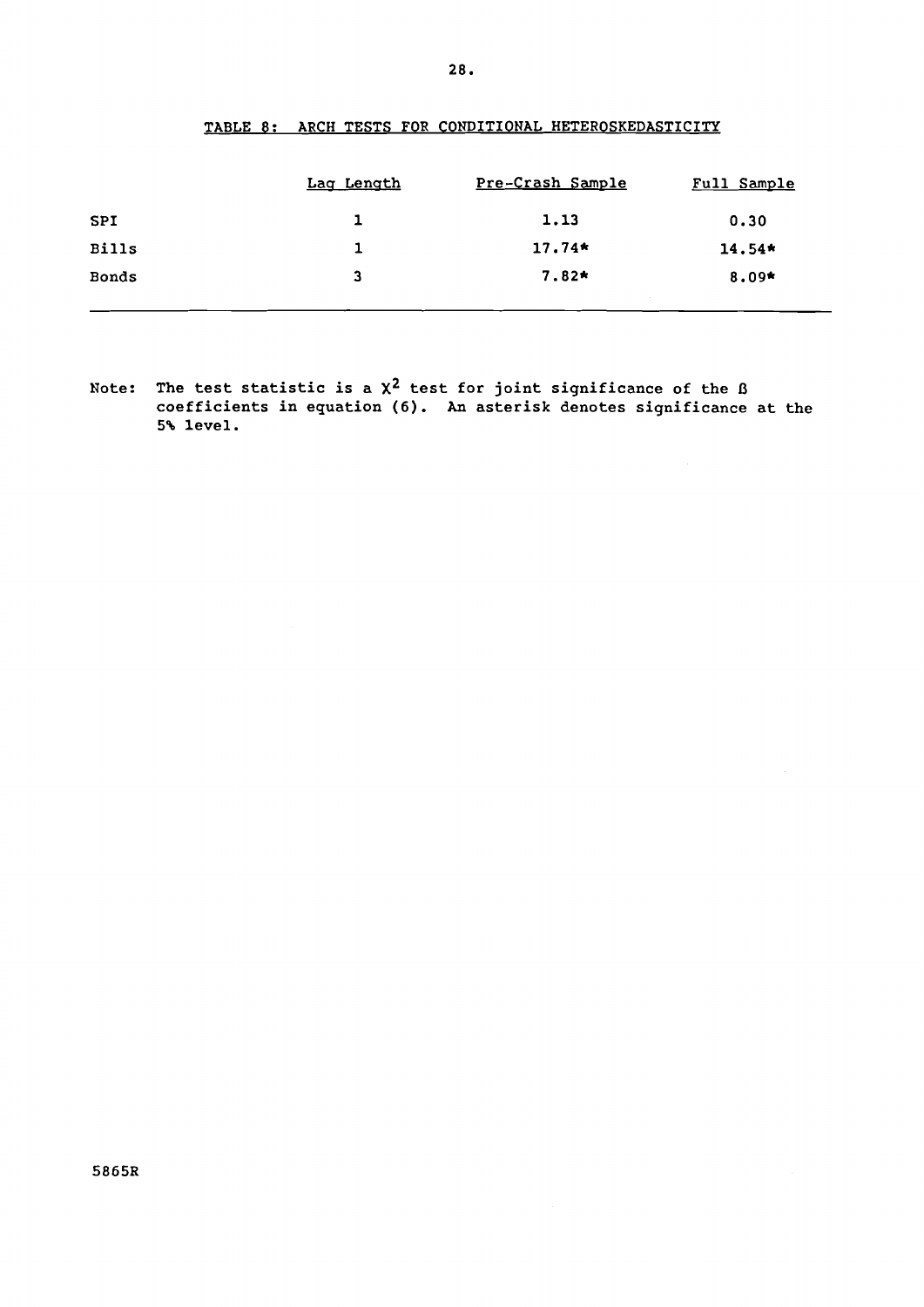|              |                 | Pre-crash sample |                                        | Full sample     |                  |                          |
|--------------|-----------------|------------------|----------------------------------------|-----------------|------------------|--------------------------|
| Volatility   | Volume          | Lagged<br>Volume | Lagged<br><b>Futures</b><br>Volatility | Volume          | Lagged<br>Volume | Lagged<br><b>Futures</b> |
| SPI          | $-.20x10^{-6*}$ | $.19x10^{-6*}$   | .03                                    | $.11x10^{-6}$   | $.93x10^{-6}$    | .09                      |
|              | $(.95x10^{-7})$ | $(.96x10^{-7})$  | (.06)                                  | $(.39x10^{-6})$ | $(.90x10^{-6})$  | (.06)                    |
| <b>Bills</b> | $.12x10^{-8}$   | $-.93x10-9$      | $.13*$                                 | $.15x10^{-8}$   | $-.88x10^{-9}$   | $.12*$                   |
|              | $(.14x10^{-8})$ | $(.14x10^{-8})$  | (.06)                                  | $(.12x10^{-8})$ | $(.19x10^{-8})$  | (.06)                    |
| <b>Bonds</b> | $.45x10^{-9}$   | $.21x10^{-9}$    | $.44*$                                 | $.12x10^{-9}$   | $-.76x10^{-10}$  | .33                      |
|              | $(.29x10^{-9})$ | $(.25x10^{-9})$  | (.10)                                  | $(.44x10^{-9})$ | $(.40x10^{-9})$  | (.18)                    |

| <u> TABLE 9: GRANGER CAUSALITY TESTS - VOLATILITY</u> |  |  |
|-------------------------------------------------------|--|--|
|-------------------------------------------------------|--|--|

Notes: The dependent variable in each case is the squared change in spot price (s<sub>t</sub>-s<sub>t-1</sub>)<sup>2</sup>.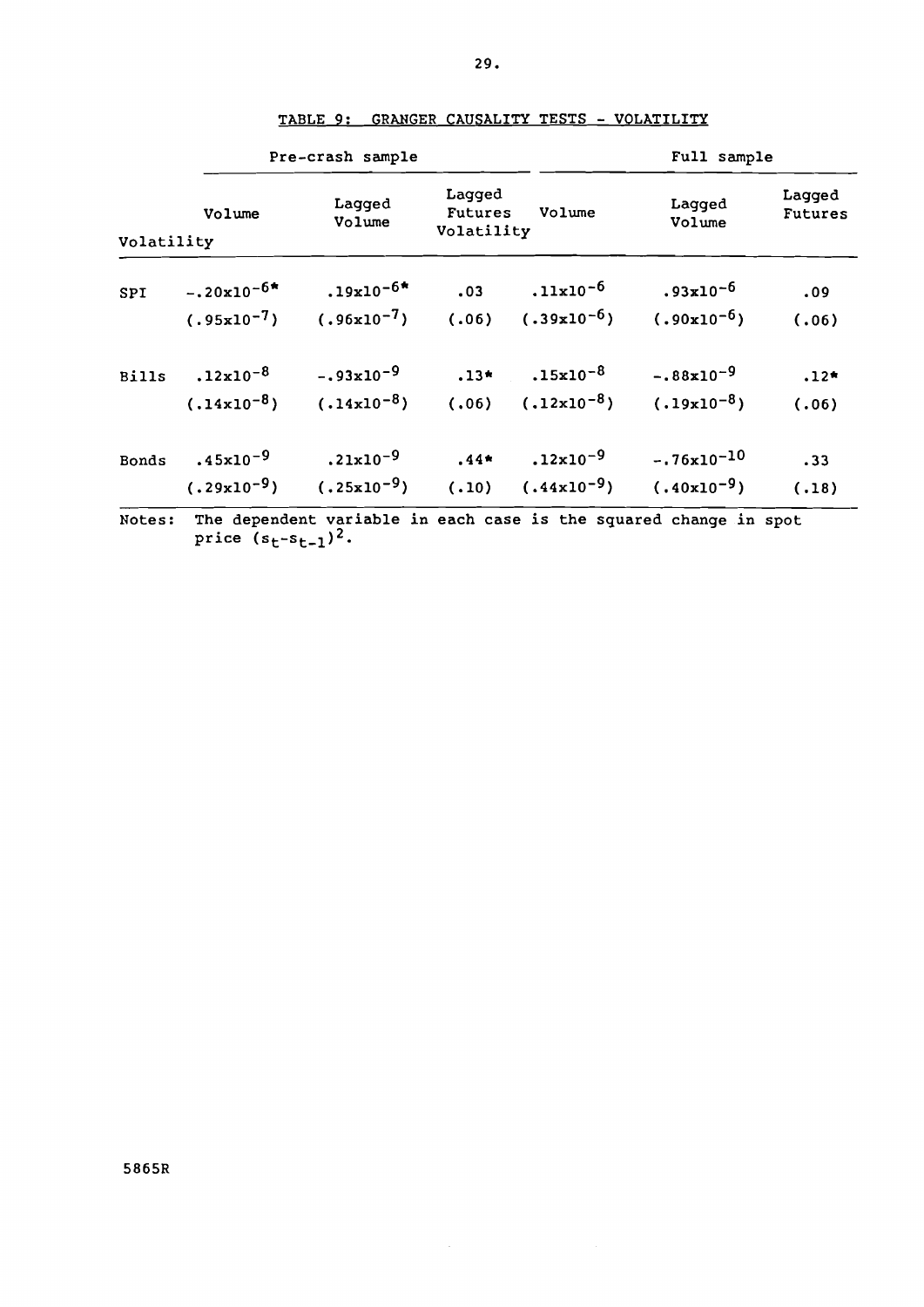|              | Pre-Crash Sample       |      |                | Full Sample            |      |                |
|--------------|------------------------|------|----------------|------------------------|------|----------------|
|              | Lag Length<br>Selected | F1   | F <sub>2</sub> | Lag Length<br>Selected | F1   | F <sub>2</sub> |
| <b>SPI</b>   | 1                      | 0.65 | $4.69*$        | 2                      | 1.01 | 2.41           |
| <b>Bills</b> | 2                      | 0.24 | $3.26*$        | 2                      | 0.54 | $4.25*$        |
| <b>Bonds</b> | 2                      | 1.73 | 8.98*          | $\mathbf{z}$           | 1.28 | 14.60*         |
|              |                        |      |                |                        |      |                |

## TABLE 10: GRANGER CAUSALITY TESTS IN LEVELS

Notes:  $F_1$  tests for causality from spot to futures prices.  $\bar{F_2}$  tests causality in the reverse direction.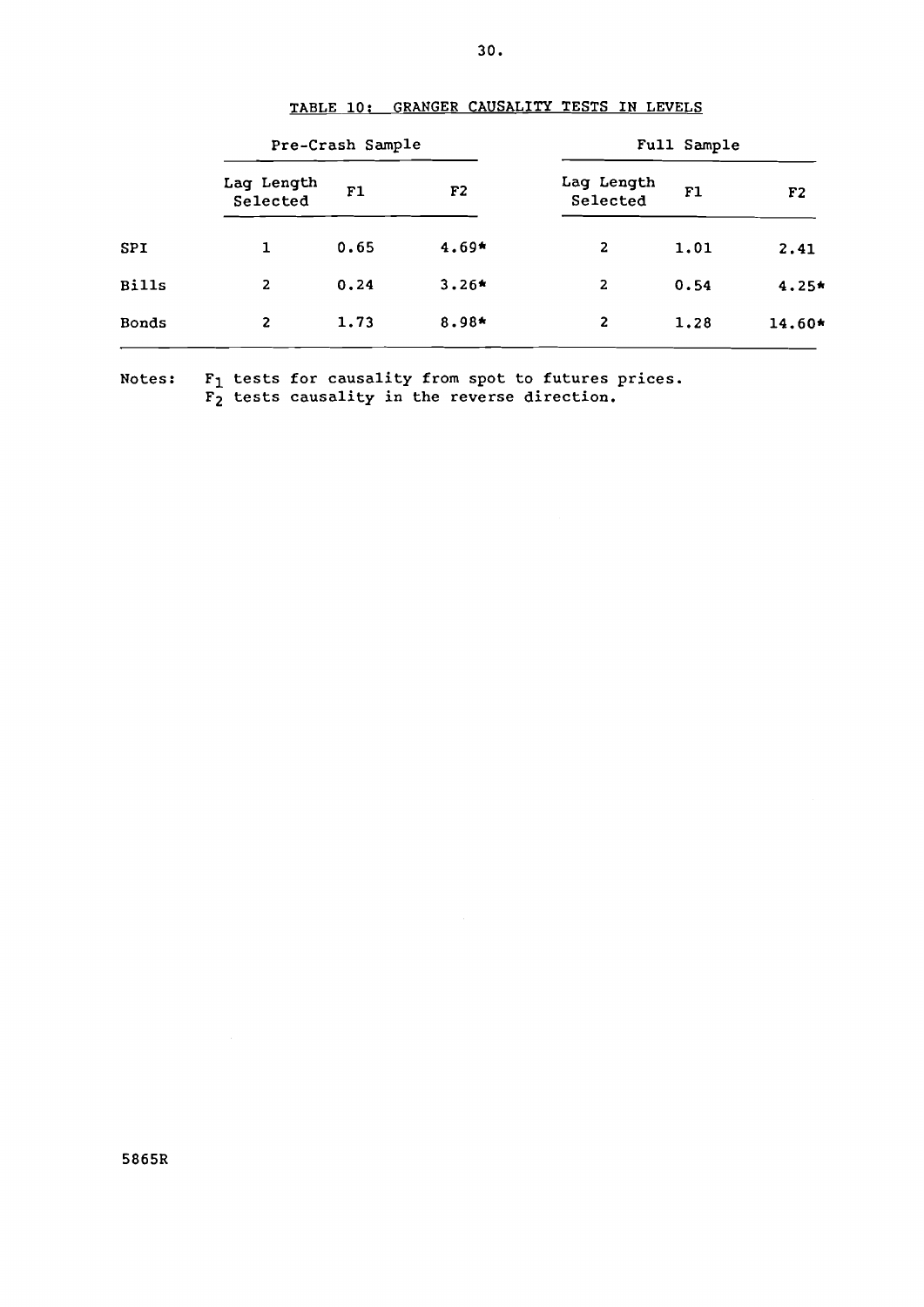#### Appendix: Outline of Contract Specifications

This appendix summarises the main features of contract specification for the three contracts studied in the text. Full details are available in various SFE publications.

#### 1. 90-day Bank Accepted Bills

- Deliverable contract (although in practice little physical delivery  $\omega$ actually takes place; contracts are usually closed out prior to termination of trading).
- Contract unit: \$500,000 face value.
- Delivery months: In practice only March, June, September and December  $\ddot{\phantom{0}}$ contracts are traded in significant volumes, with trading concentrated in the two nearest of these contract months.
- Termination of trading: Wednesday prior to second Friday of the delivery month.

#### 2. 10-year Treasury Bonds

- Non-deliverable (i.e. mandatory cash settlement).  $\mathbf{r}$
- Contract unit: \$100,000 face value.
- Contract months: March, June, September and December with trading concentrated in the nearest contract month.
- Termination of Trading: 15th or next business day of the contract month.

### 3. Share Price Index

Non-deliverable.  $\mathbf{r}$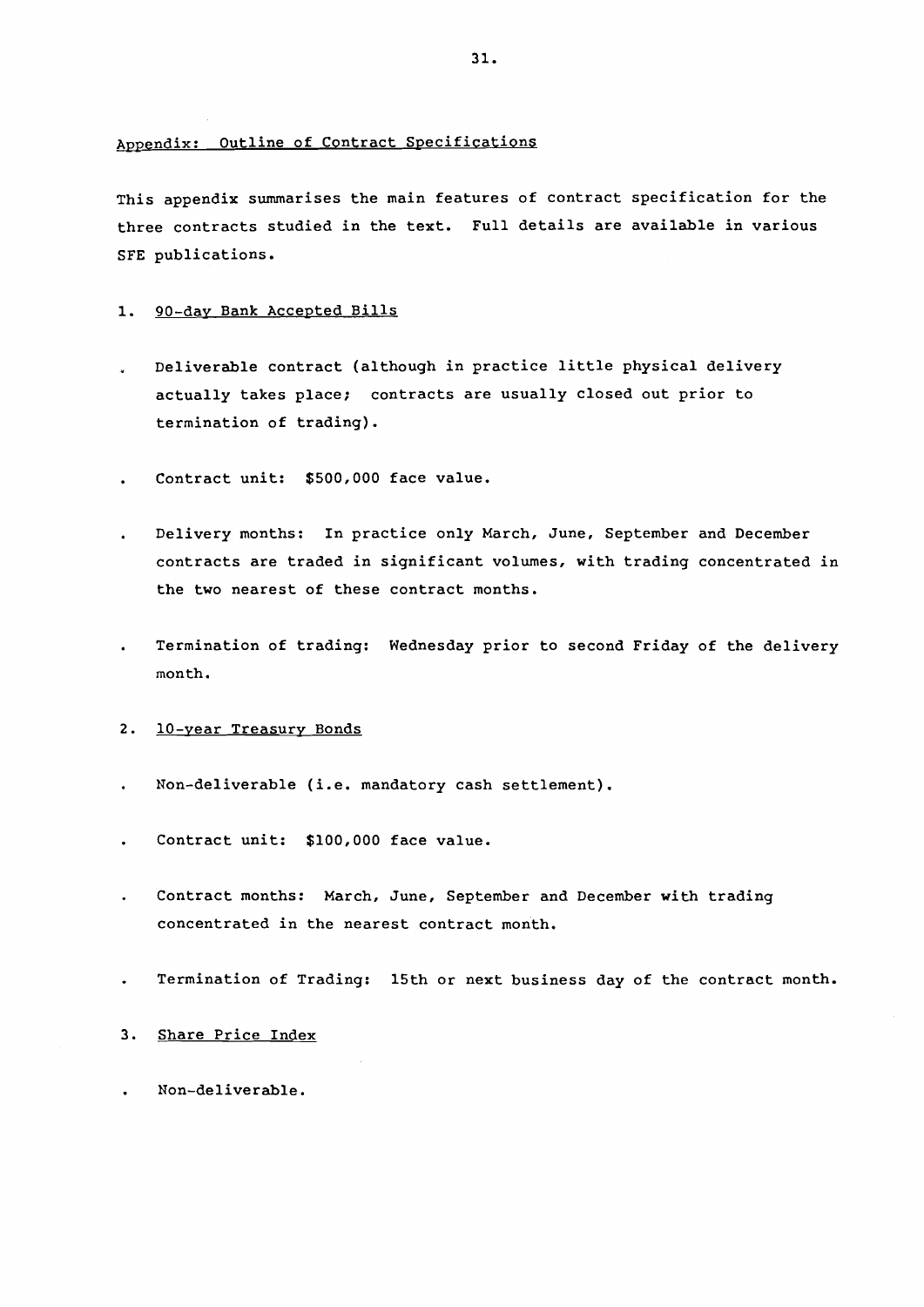- Contract unit: \$100 times all ordinaries index.  $\bullet$  .
- Contract months: March, June, September, December, with trading  $\bullet$  . concentrated in the nearest contract month.
- Termination of trading: last business day of contract month.  $\ddot{\phantom{0}}$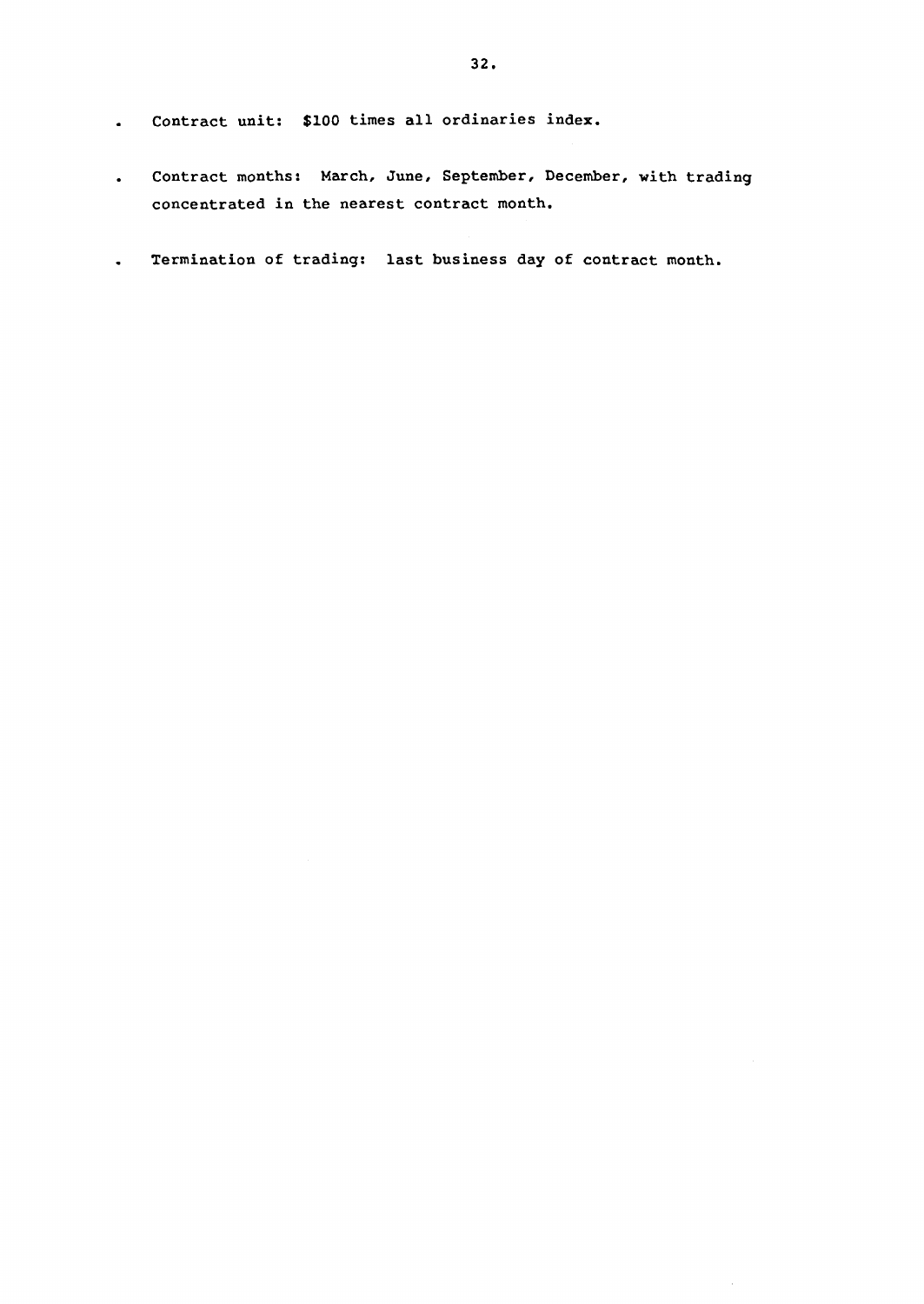- Attanasio, O.P. and M.L. Edey, "Time-Varying Volatility and Foreign Exchange Risk: An Empirical Study", London School of Economics, Centre for Labour Economics Discussion Paper, 1986.
- Bera, A.K. and C.M. Jarque, "An Efficient Large Sample Test for Normality of Observations and Regression Residuals", Australian National University Working Papers in Economics and Econometrics No.040, 1981.
- Bilson, J.F.O., "The Speculative Efficiency Hypothesis", Journal of Business, 1981, 435-452.
- Blanchard, O.J., "Speculative Bubbles, Crashes and Rational Expectations", Economics Letters, 1979, No. 3, 387-389.
- Bowers, C.J. and G. Twite, "Arbitrage Opportunities in the Australian Share Price Index Futures Contract", Australian Journal of Management, December 1985, 1-29.
- Cornell, B. and K.R. French, "The Pricing of Stock Index Futures", Journal of Futures Markets, Vol. 3, No. 1, 1983, 1-14.
- D'Agostino, R.B. and Pearson, E.S. "Tests For Departure From Normality. Empirical Results for the Distributions of  $b^2$  and  $\sqrt{b^2}$ . Biometrica, 1973, No. 60, 613-622.
- Domowitz, I. and C.S. Hakkio, "Conditional Variance and the Risk Premium in the Foreign Exchange Market", Journal of International Economics, 1985, 47-66.
- Elton, E.J., M.J. Gruber, and J. Rentzler, "Intraday Tests of Efficiency of the Treasury Bill Futures Market", Review of Economics and Statistics, February, 1984.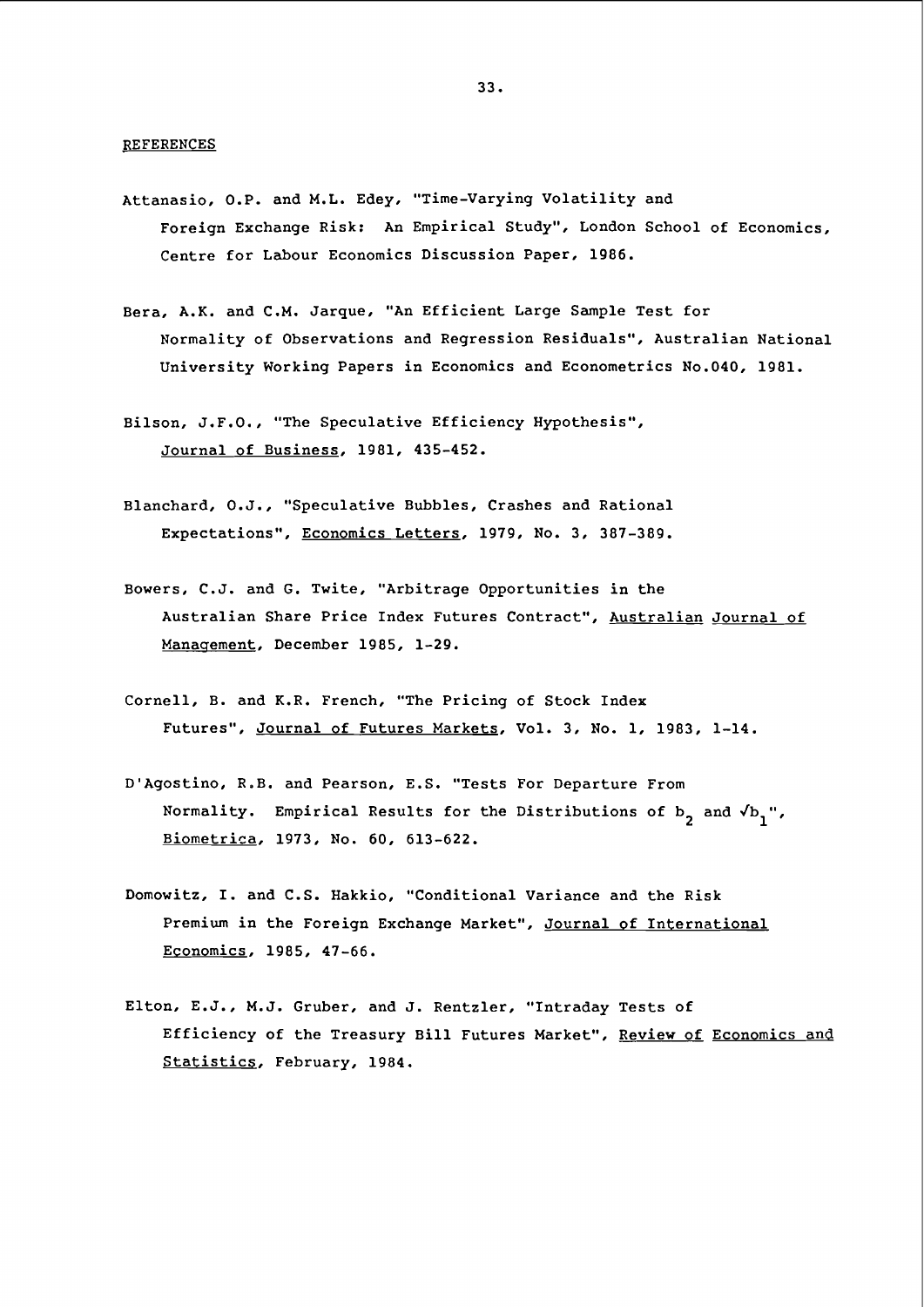- Engle, R.F., "Autoregressive Conditional Heteroskedasticity, with Estimates of the Variance of U.K. Inflation", Econometrica, 1982, 50:987-1008.
- Friedman, M., "The Case for Flexible Exchange Rates", in Friedman, Essays in Positive Economics, University of Chicago Press, 1953.
- Froewiss, K.C., "GNMA Futures: Stabilising or Destabilising?", Federal Reserve Bank of San Francisco, Economic Review, Spring 1978, 20-29.
- Giovannini, A. and P. Jorian, "Interest Rates and Risk Premia in the Stock Market and in the Foreign Exchange Market", Journal of International Money and Finance, 1987.
- Granger, C.W.J., "Investigating Causal Relations by Econometric Models and Cross-Spectral Methods", Econometrica, 1969, 37:424-438.
- Green, E.J., "Financial Futures and Price-Level Variability" in Financial Futures and Options in the U.S. Economy, Edited by M.L. Kwast, Federal Reserve Board, 1986.
- Hart, O.D., "On the Profitability of Speculation", Quarterly Journal of Economics, 1977, 579-597.
- Hart, O.D. and D.M. Kreps, "Price Destabilising Speculation", Journal of Political Economy, 1987.
- Juttner, D.J., R. Tuckwell, and B.P. Luedecke, "Are Expectations of Short-Term Interest Rates Rational", Australian Economic Papers, December 1985, 356-369.
- Kearney, C., R. MacDonald, and J. Hillier, "The Efficiency of the Market for Bank-Accepted Bills", presented to Conference on "Australian Monetary Policy Post Campbell", University of Melbourne, August 1987.
- Kawaller, I.G., P.O. Koch and T.W. Koch, "The Temporal Relationship between SP500 Futures and the SP500 Index", Journal of Finance, 1987, 1309-1329.
- Kobl, R.W., G.D. Gay, and J.V. Jordan, "Are there Abritrage Opportunities in Treasury-Bond Futures Markets'', Journal of Futures Markets, Vol. 2, No. 3, 217-229, 1982.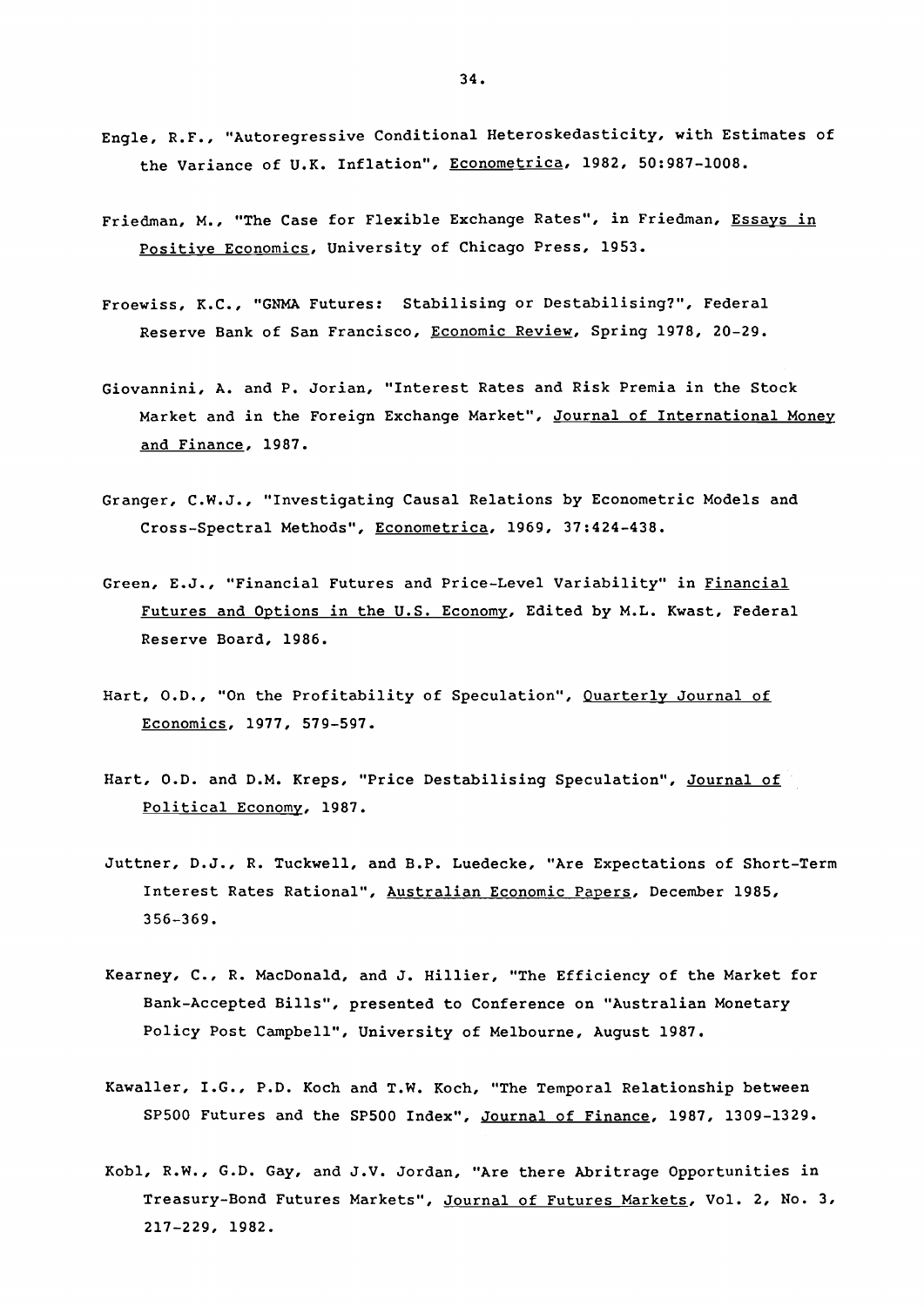- Miller, M.H., "Financial Innovation: The Last Twenty Years and the Next", Journal of Financial and Quantitative Analysis, December 1986, 459-471.
- Newbery, D.M., "When Do Futures Destabilise Spot Prices", International Economic Review, June 1987, 291-297.
- Powers, M.J., "Does Futures Trading Reduce Price Fluctuations in the Cash Markets", American Economic Review, June 1960, 460-464.
- Rendleman, R.J. and C.E. Carabini, "The Efficiency of the Treasury Bill Futures Market", Journal of Finance, September 1979.
- Resnick, B.G. and E. Hennigar, "The Relationship Between Futures and Cash Prices for U.S. Treasury Bonds", Review of Research in Futures Markets, 1983.
- Rutledge, D.J.S., "Trading Volume and Price Variability: New Evidence on the Price Effects of Speculation", in GDSS, B.A. (ed), Futures Markets: Their Establishment and Performance, 1986.
- Sharpe, I., "New Information from New Markets: Futures", in Innovation in the Australian Financial System, Weston (ed), 1984.
- Shiller, R.J., "Do Stock Prices Move Too Much to be Justified by Subsequent Changes in Dividends", American Economic Review, 1981, 421-436.
- Shiller, R.J., "Stock Prices and Social Dynamics", Brookings Papers on Economic Activity, 1984 (2).
- Simpson, G.W. and T.C. Ireland, "The Effect of Futures Trading on the Price Volatility of GNMA. Securities", Journal of Futures Markets, 1982, 357-366.
- Simpson, G.W. and T.C. Ireland, "The Impact of Financial Futures on the Cash Market for Treasury Bills", Journal of Financial and Quantitative Analysis, 1985, 371-379.
- Telser, L.G., "Futures and Actual Markets: How They are Related", Journal of Business, 1986, S5-S20.